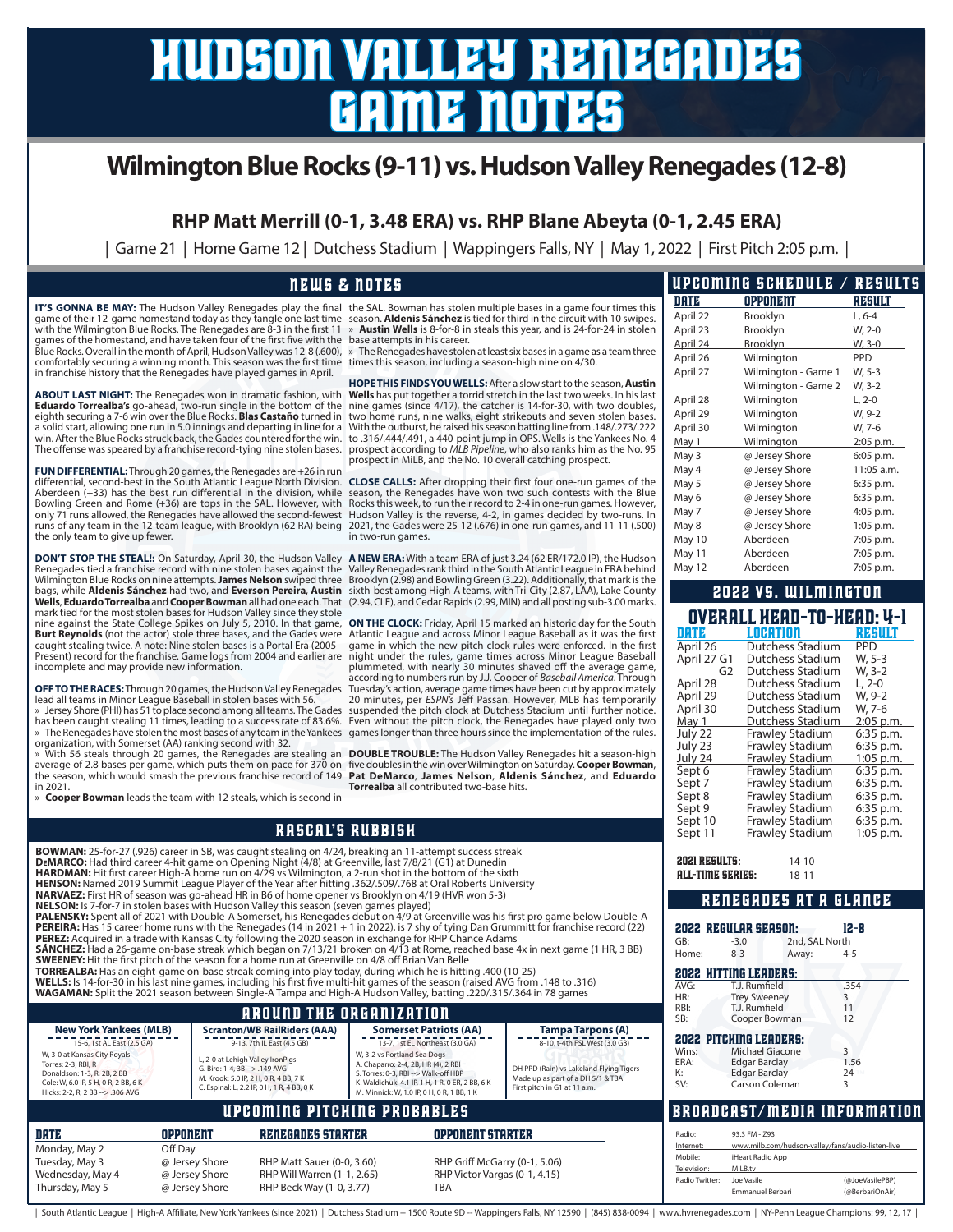# **RENEGADES STARTING PITCHER**

### **18 BLANE ABEYTA • RHP • 6'3" • 185 LBS • 23**

Ceres, CA | University of Nevada | Ceres H.S. | 2<sup>nd</sup> season |

### Non-Drafted Free Agent, 6/20/2020 |

LAST TIME OUT: Abeyta started the series finale with Brooklyn last Sunday, and threw 4.0 innings of hitless baseball on a chilly afternoon. He only allowed two baserunners, coming in back-to-back plate appearances -- an error and a hit batsman. The right-hander struck out a season-high five batters and did not issue a walk and had only two balls hit out of the infield off of him.

### **2022 HIGHLIGHTS:**

•Began the season on the Renegades Break Camp roster.

### **2021 HIGHLIGHTS:**

•Made his professional debut with Low-A Tampa and the FCL Yankees, combining to go 5-3 with a 5.37 ERA (55.1IP, 43H, 37R/33ER, 35BB, 71K, 4HR) in 17 games (10 starts).

•8/20 vs. St. Lucie: W, 5.1 IP, 0H, 0R, 2 BB, 8K.

•Was named the Low-A Southeast League "Pitcher of the Week" for 8/30-9/5 after tossing six scoreless innings in his start on 9/3 at Bradenton (W, 6.0IP, 1H, 1BB, 9K).

•In three starts 8/20-9/3: 2-0, 0.57 ERA, 15.2IP, 4H, 1R/1ER, 6BB, 20K, 0HR.

•Following the season, played for Surprise in the Arizona Fall League and went 1-1 with a 10.13 ERA (10.2IP, 12ER) in eight appearances.

### **PERSONAL:**

• Full name is Blane Meredith Abeyta.

•Attended Modesto Junior College for two years before transferring to the University of Nevada.

• Led Nevada with two saves in his lone season with the Wolfpack in 2020, closing out both of the team's wins in a shortened season (COVID-19 pandemic).

• Lettered in both baseball and basketball at Ceres High School in Ceres, California. Was named an All-League performer at catcher as well as Team MVP, batting .354.

•In his free time, Blane enjoys photography and hanging out with friends and family.

### 2022 renegades pitching breakdown

|                  | W-L-5        | ERA  | IP    | ER | BB | 50  | HB | ИR       | BAA  |
|------------------|--------------|------|-------|----|----|-----|----|----------|------|
| <b>Starters</b>  | $2 - 5 - 0$  | 3.15 | 80.0  | 28 | 28 | 103 | 7  | 4        | .214 |
| <b>Relievers</b> | $10 - 3 - 7$ | 3.33 | 92.0  | 34 | 57 | 120 | 5  | 4        | .218 |
| <b>TOTALS</b>    | $12 - 8 - 7$ | 3.24 | 172.0 | 62 | 85 | 223 | 12 | 8        | .216 |
|                  |              |      |       |    |    |     |    |          |      |
|                  | W-L-5        | ERA  | IP    | ER | BB | 50  | HB | ИR       | BAA  |
| Home             | $8 - 3 - 5$  | 2.37 | 95.0  | 25 | 47 | 127 | 7  | $\Omega$ | .186 |
| Road             | $4 - 5 - 2$  | 4.32 | 77.0  | 37 | 38 | 96  | 5  | 8        | .250 |

### 2022 abeyta season splits

|               | W-L     | ERA                | 6/5 | TP  | ER            | BB        |   | 50       | ИB            | ИR | BAA      |
|---------------|---------|--------------------|-----|-----|---------------|-----------|---|----------|---------------|----|----------|
| Home          | 0-0     | 1.29               | 2/2 | 7.0 |               | 3         |   | 10       | 2             | 0  | .125     |
| Road          | $0 - 1$ | 4.50               | 1/1 | 4.0 | $\mathcal{P}$ | 1         |   | 4        |               | 0  | .267     |
| Day           | 0-0     | 0.00               | 1/1 | 4.0 | 0             | 0         |   | 5        | 1             | 0  | .000     |
| <b>Night</b>  | $0 - 1$ | $3.86$ $2/2$       |     | 7.0 | 3             | 4         |   | 9        | $\mathcal{P}$ | 0  | .259     |
|               |         | AVG/OBP/SLG        |     |     | PA            | <b>AB</b> | H | ИR       | 50            | BB | HB       |
| vs. Left      |         | .071/.235/.071     |     |     | 17            | 14        | 1 | $\Omega$ | 6             | 3  | $\Omega$ |
| vs. Right     |         | .240/.345/.320     |     |     | 29            | 25        | 6 | $\Omega$ | 8             |    | 3        |
| <b>TOTALS</b> |         | .179 / .304 / .231 |     |     | 46            | 39        | 7 | Π        | 1U            | Ų  | 3        |

### 2022 season high career high

|                                  | Inn. Pitched          | 6.0 (9/3/21 (G2) @ Bradenton)       |
|----------------------------------|-----------------------|-------------------------------------|
| 4.0 (2x, Last: 4/24 vs Brooklyn) |                       |                                     |
| 4 (4/13 @ Rome)                  | <b>Hits</b>           | 5 (4x, Last: 9/9/21 vs Dunedin)     |
| 3 (4/19 vs Brooklyn)             | <b>Runs</b>           | 6 (2x, Last: 8/15/21 vs Clearwater) |
| 2 (4/13 @ Rome)                  | <b>Earned Runs</b>    | 6 (5/12/21 @ Lakeland)              |
| 3 (4/19 vs Brooklyn)             | <b>Walks</b>          | 5 (5/26/21 (G1) @ Dunedin)          |
| 5 (2x, Last: 4/24 vs Brooklyn)   | <b>Strikeouts</b>     | 9 (9/3/21 (G2)@ Bradenton)          |
|                                  | <b>Home Runs</b>      | 2 (9/9/21 vs Dunedin)               |
| 68 (4/19 vs Brooklyn)            | <b>Pitches</b>        | 81 (3x, Last: 9/9/21 vs Dunedin)    |
|                                  | <b>Winning Streak</b> | $3(5/16/21 - 6/1/21)$               |
| 1 (4/13 - Present)               | <b>Losing Streak</b>  | 2 (9/9/21 - Present)                |
| $\overline{\phantom{a}}$         | 10+ Strikeout Games   | N/A                                 |
|                                  | <b>Complete Games</b> | N/A                                 |
| $\overline{a}$                   | <b>Shutouts</b>       | N/A                                 |
|                                  |                       |                                     |

### blane abeyta vs. Wilmington batters

| РІ НУЕК     | <b>HVG/NRP/</b> | PЯ     | AR     |    | ИR | 50 | RR    | HKP   |
|-------------|-----------------|--------|--------|----|----|----|-------|-------|
| Antuna      | ---/---/---     | --     |        |    |    |    |       | --    |
| Baker       | ---/---/---     | --     | $- -$  |    | -- |    | $-1$  | --    |
| Canning     | $---/---/---$   | $\sim$ |        |    |    |    |       | --    |
| Daily       | $---/---/---$   |        |        |    |    |    |       | --    |
| Gonzales    | $---/---/---$   | $\sim$ | $- -$  |    | -- |    | $- -$ | $-1$  |
| Mendez      | $---/---/---$   | --     |        |    |    |    | --    | --    |
| Mendoza     | ---/---/---     |        |        |    |    |    |       | $-1$  |
| Meregildo   | $---/---/---$   | $\sim$ | $\sim$ | -- | -- |    | --    | $- -$ |
| Pineda      | $---/---/---$   |        |        |    |    |    |       | --    |
| Sanchez     | ---/---/---     | --     |        |    |    |    |       | $-1$  |
| Strohschein | $---/---/---$   | $\sim$ | --     |    |    |    | --    | --    |
| Vega        | ---/---/---     |        |        |    |    |    |       |       |
| Ydens       | ---/---/---     |        |        |    |    |    |       |       |
|             |                 |        |        |    |    |    |       |       |

| í RUN                     | 2 RUNS               |           | 3 RUNS     | 4 RUNS | 5 RUNS   | <b>6 RUNS</b> |    | 7 RUNS                   |    | 8 RUNS    | 9 RUNS |    | $10 +$ RUNS | TOTAL        | AVG.                    |
|---------------------------|----------------------|-----------|------------|--------|----------|---------------|----|--------------------------|----|-----------|--------|----|-------------|--------------|-------------------------|
|                           | $\mathbf 0$          |           |            | 0      |          | 0             |    | 0                        |    | 0         | 0      |    | 0           | 9            | 3.00                    |
|                           |                      |           |            |        |          |               |    |                          |    |           |        |    |             |              |                         |
|                           |                      |           |            |        |          |               |    |                          |    |           |        |    |             |              |                         |
|                           |                      |           |            |        |          |               |    | <b>CAREER STATISTICS</b> |    |           |        |    |             |              |                         |
|                           |                      |           |            |        |          |               |    |                          |    |           |        |    |             |              |                         |
| <b>YEAR TEAM</b>          |                      | $III - I$ | <b>ERR</b> | G/GS   | 5V       | IP            | H  | R                        | ER | <b>BB</b> | K      | HR | <b>BRA</b>  | ORGANIZATION |                         |
| 2021                      | FCL Yankees (Rk) 0-0 |           | 6.00       | 3/3    | $\Omega$ | 9.0           | 8  |                          | 6  | 3         | 12     |    | .216        |              | New York Yankees        |
|                           | Tampa (A)            | $5 - 3$   | 5.24       | 14/7   | $\Omega$ | 46.1          | 35 | 30                       | 27 | 32        | 59     | 3  | .211        |              | New York Yankees        |
| 2022 HVR (A+)             |                      | $0 - 1$   | 2.45       | 3/3    | n        | 11.0          |    |                          |    |           | 14     | n  | .179        |              | <b>New York Yankees</b> |
| <b>MILB CAREER TOTALS</b> |                      | 5-4       | 4.88       | 20/13  | o        | 66.1          | 50 | 42                       | 36 | 39        | 85     | ų  | .207        |              |                         |
|                           |                      |           |            |        |          |               |    |                          |    |           |        |    |             |              |                         |

run support

|                 |       | <b>BLANE ABEYTA ADVANCED STATISTICS</b> |      |                    |      |       |      |
|-----------------|-------|-----------------------------------------|------|--------------------|------|-------|------|
| <b>PITCHING</b> |       | BB%                                     | 8.7  | <b>BATTED BALL</b> |      | IFFB% | 33.3 |
| K/9             | 11.45 | K-BB%                                   | 21.7 | GB/FB              | 1.67 | HR/FB | 0.0  |
| BB/9            | 3.27  | <b>BABIP</b>                            | .280 | GB%                | 43.5 | Pull% | 64.0 |
| HR/9            | 0.00  | LOB%                                    | 64.3 | LD%                | 30.4 | Cent% | 8.0  |
| $K\%$           | 30.4  | <b>FIP</b>                              | 3.23 | FB%                | 26.1 | Oppo% | 28.0 |
|                 |       |                                         |      |                    |      |       |      |

### 2022 game-by-game log date/opponent result decision ip h r er bb k hr pitches (strikes) notes<br>4/13 @ Rome 1.8-1 1. (0-1) 4.0 4 2 2 1 4 0 63 (39) High-A debut

4/13 @ Rome L 8-1 L (0-1) 4.0 4 2 2 1 4 0 63 (39) High-A debut 4.0 0 0 0 0 0 5 0 52 (35)<br>4.0 0 0 0 0 5 0 52 (35) 4/24 vs Brooklyn W 3-0 --- 4.0 0 0 0 0 5 0 52 (35) Part of a streak of 14.1 hitless inn. thrown by HVR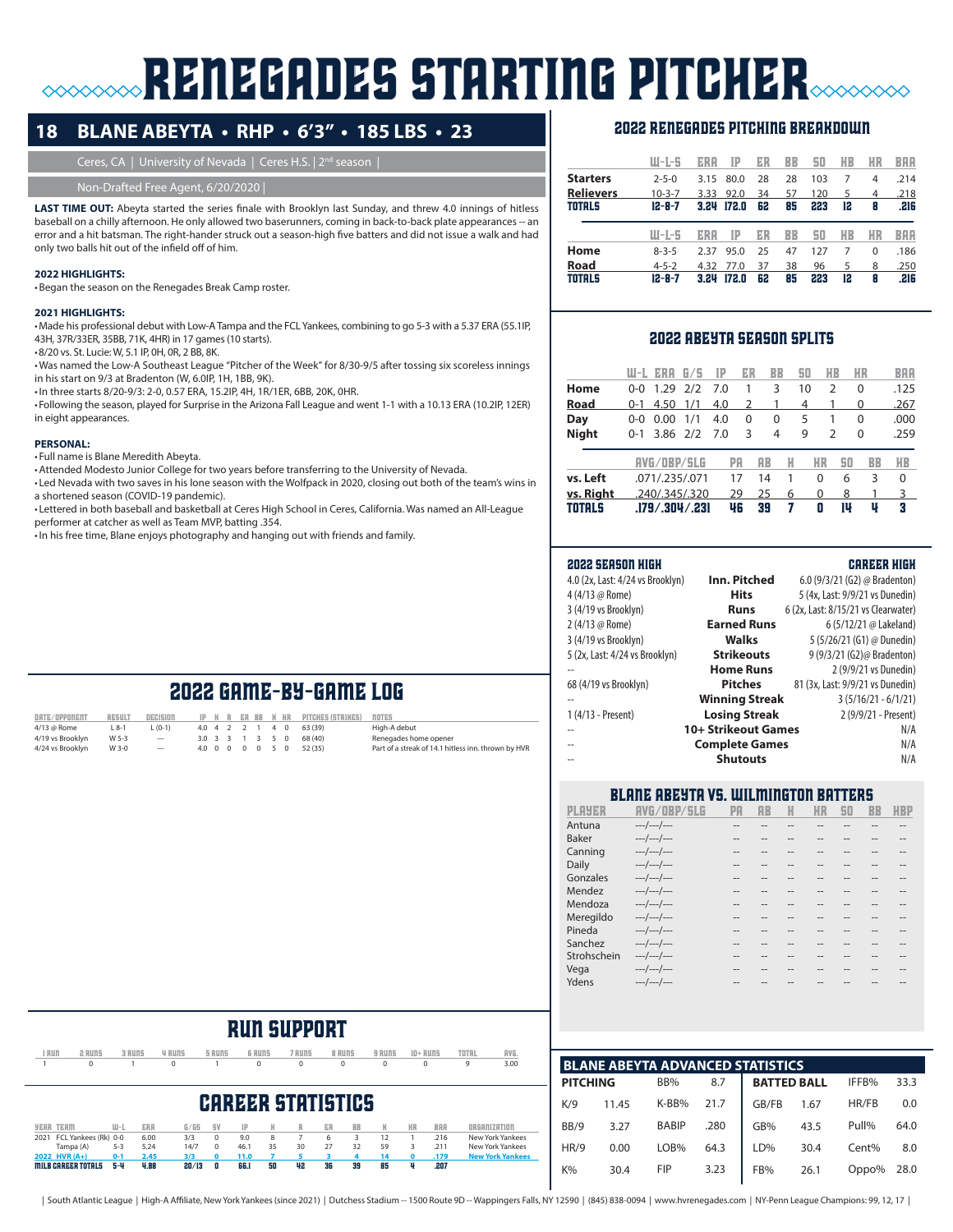# **SOOOOOOOOOOOOOOO RENEGADES BULLPEN**SOOOOOOOOOOO

| <b>PITCHER</b> | LAST PEN OUTING    | <b>DEC</b>   | <b>IP</b> |          |          | ER       | <b>BB</b> | -90 | $RETIRED/IST$ BF | IR/SCORED      | SAVES/OPP      | INN.-HIGH              | STRIKEOUTS-HIGH     |
|----------------|--------------------|--------------|-----------|----------|----------|----------|-----------|-----|------------------|----------------|----------------|------------------------|---------------------|
| <b>Blanton</b> | 4/28 vs WIL        | $---$        | 0.1       |          |          |          |           |     | 2/5              | 3/1            | 1/1            | $2.0 - 4/17$ @ ROM     | 3 - 4/22 vs BRK     |
| Coleman        | $4/27$ (G1) vs WIL | $SV(3)$ 2.0  |           |          | 0        | $\Omega$ |           |     | 2/5              | 1/0            | 3/3            | 2.1 - 2x, $4/14$ @ ROM | 5 - 4/23 vs BRK     |
| Correa         | 4/29 vs WIL        | $\cdots$     | 2.0       |          |          |          |           | 6   | 2/4              | 2/2            | -/-            | 2.0 - 2x, 4/29 vs WIL  | 6 - 4/29 vs WIL     |
| <b>Díaz</b>    | 4/30 vs WIL        | $W(2-0)$ 1.1 |           | $\Omega$ | $\Omega$ | $\Omega$ |           |     | 5/7              | 4/2            | $-/-$          | $2.0 - 4/19$ vs BRK    | 3 - 4/30 vs WIL     |
| Giacone        | 4/27 (G2) vs WIL   | $W(3-0)$ 1.0 |           |          |          |          |           |     | 4/6              | 2/1            | $-/-$          | 2.1 - 2x, 4/14 @ ROM   | 5 - 4/10 @ GVL      |
| Hutchison      | 4/30 vs WIL        | $---$        | 1.2       |          |          |          |           |     | 3/6              | 2/0            | 1/2            | 1.2 - 2x, 4/30 vs WIL  | 2 - 2x, 4/24 vs BRK |
| Mauricio       | $4/30$ vs WIL      | $---$        | 1.0       |          |          |          |           |     | 1/6              | 1/1            | 1/1            | 2.0 - 4/21 vs ROM      | 3 - 4/21 vs ROM     |
| Muñoz          | 4/28 vs WIL        | $---$        | 4.0       |          |          |          |           | 4   | 3/4              | 1/0            | $-/-$          | $4.0 - 4/28$ vs WIL    | 4 - 4/28 vs WIL     |
| Ruegger        | 4/29 vs WIL        | $---$        | 2.0       |          |          |          |           |     | 1/1              | $-/-$          | $-/-$          | 2.0 - 4/29 vs WIL      | 1 - 4/29 vs WIL     |
| <b>TOTALS</b>  | <b>3.33 ERA</b>    | $10-3$       | 92.0      | - 72     | 37       | 34       | 57        | 120 | 34/56(60.7%)     | $22/9(29.0\%)$ | $7/10$ (63.6%) |                        |                     |

| <b>10 • BRYAN BLANTON • RHP</b><br>20.7 K%    10.3 BB%    3.87 FIP                                                                                                                                                                                                                                                                                                                                                                                                                                                                                                                                                                               |                      | 44 • RODNEY HUTCHISON • RHP                                                                                                                                                                                                                                                                                                                                                                                                                                                                                                                                                                                                                                                                                                                                                                                                                                                             |               | 31.8 K%    13.6%    5.47 FIP)                            |
|--------------------------------------------------------------------------------------------------------------------------------------------------------------------------------------------------------------------------------------------------------------------------------------------------------------------------------------------------------------------------------------------------------------------------------------------------------------------------------------------------------------------------------------------------------------------------------------------------------------------------------------------------|----------------------|-----------------------------------------------------------------------------------------------------------------------------------------------------------------------------------------------------------------------------------------------------------------------------------------------------------------------------------------------------------------------------------------------------------------------------------------------------------------------------------------------------------------------------------------------------------------------------------------------------------------------------------------------------------------------------------------------------------------------------------------------------------------------------------------------------------------------------------------------------------------------------------------|---------------|----------------------------------------------------------|
| vs. LHB: .385<br><b>vs. ALL: 320</b>                                                                                                                                                                                                                                                                                                                                                                                                                                                                                                                                                                                                             | <b>vs. RHB: .250</b> | <b>vs. ALL: 333</b>                                                                                                                                                                                                                                                                                                                                                                                                                                                                                                                                                                                                                                                                                                                                                                                                                                                                     | vs. LHB: .300 | <b>vs. RHB: .357, 1 HR</b>                               |
| • Split time between Short-Season A Staten Island, Low-A Charleston and High-A Tampa in 2019.<br>. In first three outings with the Tarpons, combined for 7.1 innings of three-hit, one run ball.<br>• After reassignment to Staten Island on 7/27, went 1-0 with 2.08 ERA in 10 appearances, holding<br>opponents to .148 batting average and posting 14.01 K/9 (17.1lP, 9 H, 4ER, 9 BB, 27 K).<br>• Spent three seasons at Catawba College (N.C.).<br>• As a junior, went 1-0 with 14 saves, a 2.70 ERA (33.1IP, 10ER) and 50K.                                                                                                                 |                      | • Earned his first save of the season on 4/27 (G2) vs Wilmington, his first save since 4/25/2019 with<br>Charleston (vs. Columbia Fireflies).<br>. Placed on the 60-day I.L. on 5/5/21 by Low-A Tampa, was activated on 11/7.<br>• Pitched three seasons (2016-18) at the University of North Carolina, posting an 11-9 record with<br>one save and a 4.53 ERA (135.0IP, 143H, 80R/68ER, 41BB, 125K, 8HR) in 62 games (14 starts).<br>•Graduated from William Mason (Ohio) H.S. in 2015, where he was a four-sport athlete (also<br>basketball, football, hockey).                                                                                                                                                                                                                                                                                                                      |               |                                                          |
| 34 • CARSON COLEMAN • RHP<br>33.3 K%    17.9 BB%    3.35 FIP                                                                                                                                                                                                                                                                                                                                                                                                                                                                                                                                                                                     |                      | • Full name is Rodney Dean Hutchison, Jr.                                                                                                                                                                                                                                                                                                                                                                                                                                                                                                                                                                                                                                                                                                                                                                                                                                               |               |                                                          |
| <b>vs. ALL: . 160</b><br>vs. LHB: 1-10                                                                                                                                                                                                                                                                                                                                                                                                                                                                                                                                                                                                           | <b>vs. RHB: .200</b> |                                                                                                                                                                                                                                                                                                                                                                                                                                                                                                                                                                                                                                                                                                                                                                                                                                                                                         |               |                                                          |
| . His 31 appearances with Low-A Tampa in 2021 tied for sixth in the Low-A Southeast.<br>•Tied for fifth among Yankees minor leaguers with five saves 6/26-8/26: 1-1, 1SV, 2.63 ERA<br>(13.2IP, 11H, 6R/4ER, 9BB, 26K, 0HR).<br>• Also drafted in the 33rd Round of the 2019 MLB Draft by the Tampa Bay Rays.<br>•Career strikeout rate of 13.58 per 9.0IP at Kentucky is the highest for any Wildcats pitcher with at<br>least 50 career IP since at least 1979.<br>• Father, Tommy, also played baseball at Kentucky.<br>•Named All-Region by Perfect Game at Lexington Catholic H.S., went 4-1 with a 0.95 ERA in 45.0<br>innings as a senior. |                      | <b>8 - ALEX MAURICIO - RHP</b><br><b>vs. ALL: 361</b><br>. Did not play professional baseball in 2021, voluntarily retired following the 2019 season.<br>• Pitched in one game in 2019, with Charleston on May 28, allowing seven runs in 1.1 IP vs<br>Columbia.<br>. Was a two-way player at Norfolk State University, playing third base and shortstop in addition to<br>pitching.<br>• As a junior at NSU in 2017, hit .345/.427/.528 with 17 doubles, and was 4-4 on the mound with a<br>3.49 ERA.                                                                                                                                                                                                                                                                                                                                                                                  | vs. LHB: .444 | 18.4 K%    15.8 BB%    4.82 FIP)<br><b>vs. RHB: .278</b> |
| 32 . NELVIN CORREA . RHP<br>32.1 K%    17.9 BB%    3.42 FIP                                                                                                                                                                                                                                                                                                                                                                                                                                                                                                                                                                                      |                      | 37 • JHONATAN MUÑOZ • RHP                                                                                                                                                                                                                                                                                                                                                                                                                                                                                                                                                                                                                                                                                                                                                                                                                                                               |               | 24.4 K%    9.8 BB%    4.67 FIP)                          |
| vs. ALL: .174<br>vs. LHB: 2-9<br>• Split the year between Low-A Tampa and High-A Hudson Valley in 2021, combining to go 5-2<br>with a 2.59 ERA (59.0IP, 47H, 20R/17ER/27BB, 62K, 5HR).<br>. Did not allow an earned run in his final eight appearances with Low-A Tampa from 7/4 - 8/4: 3-0,<br>2SV, 17.0IP, 8H, 1R/0ER, 7BB, 18K, 0 HR.<br>• Allowed 7ER in 0.2 IP on 8/18 vs. Brooklyn Cyclones.<br>. Final 7 games with High-A Hudson Valley after (8/24-9/18): 0.82 ERA, 11.0 IP, 9 H, 1 R/1 ER, 9 BB,<br>10 K. 1 HR.                                                                                                                        | vs. RHB: . 143       | vs. ALL: .229, 1 HR<br>. Went 7-3 with a 4.37 ERA (59.2 IP, 54 H, 36 R/29 ER, 9 HR, 39 BB, 75 K) in 23 games (nine starts)<br>with Low-A Tampa in 2021.<br>. Won his last five decisions of the season and was not charged with a loss after June 26.<br>•8/17-9/19: 3-0, 1.50 ERA, 18.0IP, 14H, 3R/3ER, 13BB, 23K, 0HR in seven appearances (one start).<br>. In 2019 with Rookie-level Pulaski, ranked second in the Appalachian League in IP (56.2), tied for<br>second in strikeouts (68) and tied for fifth in wins (5).                                                                                                                                                                                                                                                                                                                                                           | vs. LHB: .308 | vs. RHB: . 182, 1 HR                                     |
| • Ted for fifth among Yankees minor leaguers with five saves.                                                                                                                                                                                                                                                                                                                                                                                                                                                                                                                                                                                    |                      | 31 • CHARLIE RUEGGER • RHP                                                                                                                                                                                                                                                                                                                                                                                                                                                                                                                                                                                                                                                                                                                                                                                                                                                              |               | 12.5 K%    0.0 BB%    2.87 FIP)                          |
| 35 • WELLINGTON DIAZ • RHP<br>15.4 K%   15.4 BB%   6.87 FIP<br>vs. ALL: .192, 1 HR<br>vs. LHB: . 167<br>vs. RHB: .214, 1 HR<br>-Threw a slider on 4/19 vs. Brooklyn that was called the "Nastiest Pitch of the Season" by MiLB.<br>com's Tyler Maun and went viral on social media for its late, two-plane break.<br>•Spent the entire season with Low-A Tampa in 2021, posting a 4-3 record with a 5.17 ERA and 2SV<br>(38.1IP, 29H, 23R/22ER, 27BB, 53K, 5HR) in 27 appearances.<br>. Final three appearances of the season: 0-0, 1SV, 5.1IP, 3H, 1R/0ER, 2BB, 13K.<br>• Posted a career-best 12.4 strikeouts per nine ratio in 2021.          |                      | vs. ALL: 3-8<br>•Began the season with the Double-A Somerset Patriots, appearing in 3 G and going 0-0 with a<br>15.00 ERA (5 ER/3.0 IP), 6 H, 2 BB, 5 K, 2.67 WHIP, .400 BAA.<br>• Spent all of 2021 with Hudson Valley, going 6-4 with a 6.80 ERA (36 ER/47.2 IP) in 33 appearances<br>out of the bullpen -- 61 H, 42 R, 22 BB, 53 K, 1.74 WHIP, .299 BAA. Led the team in appearances.<br>• Pitched three seasons at Stevens Institute of Technology (Hoboken, NJ). Across 41 career games<br>(12 starts), he went 11-3 with a 3.25 ERA and 142 strikeouts in 133.0 innings pitched. Fourth player<br>in Stevens program history to play affiliated ball.<br>• Focused on completing quantitative finance degree at Stevens to set up post-baseball career in<br>business.<br>•Dual-sport athlete captained the baseball team at Whippany Park HS (NJ) and also played<br>basketball. | vs. LHB: 2-4  | <b>vs. RHB: 1-4</b>                                      |
|                                                                                                                                                                                                                                                                                                                                                                                                                                                                                                                                                                                                                                                  |                      |                                                                                                                                                                                                                                                                                                                                                                                                                                                                                                                                                                                                                                                                                                                                                                                                                                                                                         |               |                                                          |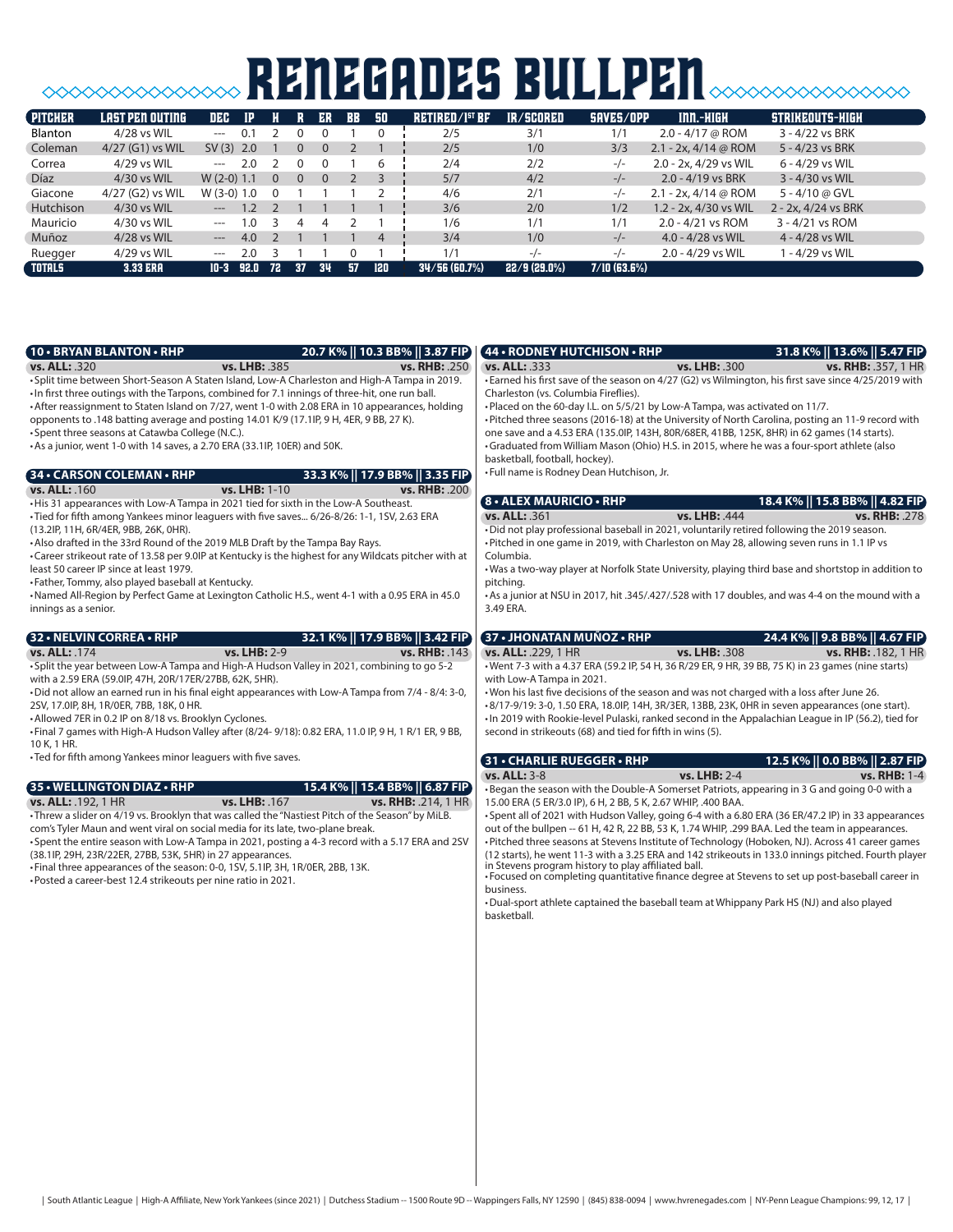# RENEGADES hitters

### **4 • COOPER BOWMAN • INF**

**Hit Streak:** 2 (2-6, 3 R, 2B, 3B, 3 BB, 3 K) **'22 High:** 4 (6-15, 3 R, 3 2B, HR, 3 RBI, 4 BB, 4 K) **On-Base Str:** 2 (2-6, 3 R, 2B, 3B, 3 BB, 3 K) **Series:** 2-10, 3 R, 2B, 3B, 5 BB, 5 K<br>**Last Game:** 1-3, R, 2B, BB, 2 K<br>**Homestand:** 7-28, 6 R, 3 2B, 3B, 2 BB, 9 BB, 8 K

**Homestand:** 7-28, 6 R, 3 2B, 3B, 2 RBI, 9 BB, 8 K

**vs. RHP:** .256, 2 HR **vs. LHP:** .231

•Had an 11-game on-base streak to start the season, snapped on 4/23 vs Brooklyn. Including the last game of 2021, hit: .255/.383/.375 (12-for-47, 9 R, 3 2B, 2 HR, 9 RBI, 10 BB, 12 K, HBP)

•Made his professional debut with the FCL Yankees and Low-A Tampa in 2021. •Combined to hit .255 (26-for-102) with 20R, 9 doubles, 1 triple, 4HR, 23RBI, 11BB and 13SB.

•8/21 & 8/22 vs. St. Lucie: 3-for-9, 2R, 1 double, 2HR, 9RBIs, 1SB.

• Eight-game hitting streak from 8/18-8/28: .333AVG/.417OBP/.800SLG (10-for-30), 5 doubles, 3HR, 13RBI, 2BB, 5K, 3SB.

•In his only season at Louisville in 2021, batted .293 (56-for-191) with 8HR and 22RBI.

•His 20 stolen bases ranked second in the ACC.

•Played two seasons at Iowa Western Community College before transferring to Louisville. •Was named All-ACC Second Team at Louisville.

| $9 \cdot$ PAT DEMARCO $\cdot$ OF     | $.223$ wOBA, 28 wRC+                            |
|--------------------------------------|-------------------------------------------------|
| <b>Hit Streak:</b> 1 (1-4, 2B, RBI)  | <b>'22 High:</b> 2 (5-8, R, RBI, BB, K)         |
| <b>On-Base Str: 1 (1-4, 2B, RBI)</b> | <b>Series:</b> 1-13, R, 2B, RBI, 2 BB, 2 K      |
| <b>Last Game: 1-4, 2B, RBI</b>       | <b>Homestand:</b> 2-29, 2 R, 2B, RBI, 3 BB, 5 K |
| <b>vs. RHP: .231</b>                 | <b>vs. LHP:</b> 1-16                            |

•Had his third career four-hit game on Opening Night (4/8) in Greenville, going 4-for-4 with a run scored and an RBI while batting ninth.

• Split 2021 with Low-A Tampa and the Renegades... Promoted to High-A on 7/13 after posting strong .274AVG/.388OBP/.464SLG (.852 OPS) in 48 games with the Tarpons.

•After 1-for-16 series at Brooklyn (8/4 – 8/8), came on strong in August with the Renegades, hitting .327 (.965 OPS) with 3 HR and 5 RBI in final 13 games of the month.

• Started professional career with Short Season-A Staten Island in 2019.

•Despite starting only 4-for-33 (.121), jacked three home runs in first nine games.

•Played two seasons at Vanderbilt (2018-19), where he was a Collegiate Baseball Freshman All-American in 2018.

•Was a member of Vanderbilt's 2019 College World Series championship team, batting .289 (13 for-45) during the NCAA tournament, including a game-winning RBI double in the ninth inning vs. Louisville on 6/21 to clinch the CWS finals appearance.

| <b>36 • TYLER HARDMAN • INF</b>              | $.247$ wOBA, 43 wRC+                                 |
|----------------------------------------------|------------------------------------------------------|
| <b>Hit Streak:</b> 1 (2-5, R, HR, 3 RBI, K)  | $'22$ High: 3 (3-12, R, 2B, RBI, BB, 4 K)            |
| <b>On-Base Str:</b> 1 (2-5, R, HR, 3 RBI, K) | <b>Series:</b> 4-13, R, HR, 5 RBI, 5 K               |
| Last Game: DNP                               | <b>Homestand:</b> 7-28, 2 R, 2B, HR, 5 RBI, BB, 10 K |
| vs. RHP: .150                                | <b>vs. LHP: .267, 1 HR</b>                           |

•Made his professional debut in 2021, batting .243/.311/.421 (26-for-107) with 20R, 7 doubles, 4HR, 19RBI and 10BB in 33 combined games with the FCL Yankees and Low-A Tampa. •Went 0-for-12 in his first four games with Tampa, then hit .400/.467/.640 (10-for-25) with 10R, 3 doubles, 1HR, 7RBIs and 2BB in his next seven.

•As a redshirt junior with the University of Oklahoma, led the Big-12 with a .397(89-for-224) batting average to go along with 49R, 19 doubles, 2 triples, 12HR, 49RBI and 34BB in 55 games. •Was a First Team All-Big 12 selection and earned First Team All-America honors by the NCBWA (National Collegiate Baseball Writers Association), ABCA (American Baseball Coaches Association) and Perfect Game.

• Was also named one of four finalists for the Bobby Bragan Collegiate Slugger Award, recognizing the best hitter in Division I programs throughout Arkansas, Louisiana, New Mexico, Oklahoma and Texas.

| <b>14 • SPENCER HENSON • INF</b>                                                                | .108 wOBA, -44 wRC+                  |
|-------------------------------------------------------------------------------------------------|--------------------------------------|
| <b>Hit Streak: -5 (0-17, 8 K, HBP)</b>                                                          | $'22$ High: 1 (1-5, RBI, K)          |
| <b>On-Base Str: -4 (0-15, 6 K)</b>                                                              | <b>Series: 0-11, 5 K</b>             |
| <b>Last Game: 0-4, 3 K</b>                                                                      | <b>Homestand: 1-25, R, 15 K, HBP</b> |
| vs. RHP: .065                                                                                   | vs. LHP: 1-11                        |
| •Only played in four games for Low-A Tampa in 2021 before season-ending lat injury.             |                                      |
| $\cdot$ In final two games (5/6 – 5/7) of series vs. Dunedin, went 4-for-7 with 2 HR and 7 RBI, |                                      |
| homering in each game.                                                                          |                                      |

•Placed on 7-day injured list on 5/13 and 60-day injured list on 5/25, ending his season.

• Split time between Rookie-level Pulaski and Short-Season A Staten Island in 2019. • Earned promotion to Staten Island on 7/9 after homering in three of his final five games with

Pulaski, going 7-for-18 (.389) with five walks (1.633 OPS). •Played three seasons (2017-19) at Oral Roberts (Okla.) University, winning the Summit League

Triple Crown in each of his final two seasons.

• Was also named the 2019 Summit League "Player of the Year" after slashing .362/.509/.768 (64-for-177) with 46R, 11 doubles, 2 triples, 19HR, 51RBI, 51BB and 2SB in 50 games.

### **5 • CARLOS NARVAEZ • C .322 wOBA, 90 wRC+**

**Hit Streak:** -1 (0-4, R, BB, 3 K) **'22 High:** 3 (4-11, 2 R, 2B, HR, 2 RBI, BB, K) **On-Base Str:** 2 (2-6, 3 R, 2B, HR, RBI, 2 BB, 3 K) **Series:** 2-6, 3 R, 2B, HR, RBI, 2 BB, 3 K

**Last Game:** DNP **Homestand:**  $5-20, 5 R, 2 2 B, 2 HR, 3 RB, 8 B, 8 K$ <br> **vs. RHP:** .273, 2 HR

**vs. RHP: .273, 2 HR** 

•In 76 games between Low-A Tampa and High-A Hudson Valley in 2021, batted .253/.373/.391

(66-for-261) with 53R, 9 doubles, 9HR, 43RBI and 3SB

•Hit .417/.482/.542 (10-for-24) with 6R, 1HR, 5RBI, 3BB, 7K in the last seven games of the season with Hudson Valley.

| 24 • JAMES NELSON • INF                                                                | .357 wOBA, 112 wRC+                                  |
|----------------------------------------------------------------------------------------|------------------------------------------------------|
| <b>Hit Streak:</b> 1 (2-4, 3 R, 2B, 2 RBI)                                             | $'22$ High: 2 (4-7, 2 RBI, 2 BB, 2 K)                |
| <b>On-Base Str:</b> 1 (2-4, 3 R, 2B, 2 RBI)                                            | Series: 2-8, 3 R, 2B, 3 RBI, 2 K, HBP                |
| Last Game: 2-4, 3 R, 2B, 2 RBI                                                         | <b>Homestand:</b> 6-20, R, 2B, 6 RBI, 4 BB, 5 K, HBP |
| <b>vs. RHP: .278</b>                                                                   | $vs.$ LHP: $1-2$                                     |
| • Began the season with Double-A Somerset Placed on the 7-day Injured List on April 8. |                                                      |

•Began the season with Double-A Somerset... Placed on the 7-day Injured List on April 8, activated on April 15... Hit .000/.375/.000 in 2 G with Somerset (0-for-5, 2 BB, 2 K).

**•** In 77 games with the Renegades, Nelson batted .246/.319/.359 (68-for-276) with 33 R, 13 2B, 6 HR, 40 RBI and 16 SB.

• Set the Renegades franchise record for most games played in a single season (77) in 2021. •Was named a South Atlantic League Mid-Season and Postseason All-Star in 2017 while playing with Greensboro.

•Was named a 2017 MiLB.com Organization All-Star with the Marlins.

•Played one season at Cisco (Tex.) College… graduated from Redan (Ga.) H.S. in 2015. •Was selected by Boston in the 18th round of the 2015 First-Year Player Draft but did not sign.

| <b>1 • AARON PALENSKY • OF</b>                     | .292 wOBA, 71 wRC+                                  |
|----------------------------------------------------|-----------------------------------------------------|
| <b>Hit Streak: -1 (0-3, BB, K)</b>                 | <b>'22 High:</b> $3(4-11, 2 R, 2B, 3B, 4 RBI, 4 K)$ |
| <b>On-Base Str:</b> 3 (2-7, R, 2B, RBI, 2 BB, 2 K) | <b>Series: 1-5, 2B, RBI, BB, K</b>                  |
| Last Game: DNP                                     | <b>Homestand:</b> 2-16, R, 2B, RBI, 2 BB, 7 K       |
| vs. RHP: 174                                       | <b>vs. LHP: 2-9</b>                                 |
|                                                    |                                                     |

• Started his professional career with Double-A Somerset in 2021, where he hit safely in nine of his first 12 games (.342AVG/.432OBP/.605SLG, 1 HR, 10 RBI).

•After 6/6, only drove in four runs over final 25 games, hitting .151 (.586 OPS) and striking out 28 times in 73 AB.

•Played one season at Southeast Community College (Neb.) in 2018 before transferring to Unviversity of Nebraska, where he played two seasons (2019-20).

•Batted .316 (87-for-275) with 58R, 16 doubles, 2 triples, 11HR, 54RBI and 45BB in 71 career games with the Cornhuskers.

•As a sophomore in 2019, led the team in batting average (.320), hits (71), runs scored (43), home runs (7) and total bases (107), and tied for first in doubles (11) and triples (two).

| <b>25 • EVERSON PEREIRA • OF</b>                                                               | .377 wOBA, 125 wRC+                                |
|------------------------------------------------------------------------------------------------|----------------------------------------------------|
| <b>Hit Streak:</b> 2 (2-8, R, 2 K)                                                             | '22 High: 4 (7-19, 7 R, 3B, HR, 3 RBI, 4 BB, 5 K)  |
| <b>On-Base Str:</b> 8 (6-29, 5 R, 3B, 3 RBI, 4 BB, 9 K)                                        | <b>Series:</b> 3-13, 2 R, 3B, RBI, BB, 5 K         |
| <b>Last Game: 1-4, R, K</b>                                                                    | <b>Homestand:</b> 6-33, 5 R, 3B, 3 RBI, 3 BB, 12 K |
| vs. RHP: .292, 1 HR                                                                            | vs. LHP: 278                                       |
| +Had a nine-game on-base streak to begin the season (4/8-17): .394/.500/.576, 15-for-37, 13 R, |                                                    |

2B, 3B, 2 HR, 7 RBI, 8 BB, 11 K.

•Played 27 games for the Renegades in 2021, hitting 14 home runs.

• Low-A Southeast Player of the Week 7/5-7/11 (9-for-18, 2HR, 9RBI)

• Finished third on team with his 14 HR, and lead the team with .676 slugging percentage and 1.030 OPS.

• Three home run game 9/5 @ Greensboro Grasshoppers, career high, first career multi-homer game...Had a 31-game on-base streak from 7/9 to 8/12.

• Entered 2021 ranked as No. 19 (Baseball America), No. 17 (MLB Pipeline) and No. 18 (Fangraphs) Yankees' prospect.

• Five-hit performance 8/12 vs. Jersey Shore BlueClaws (career high).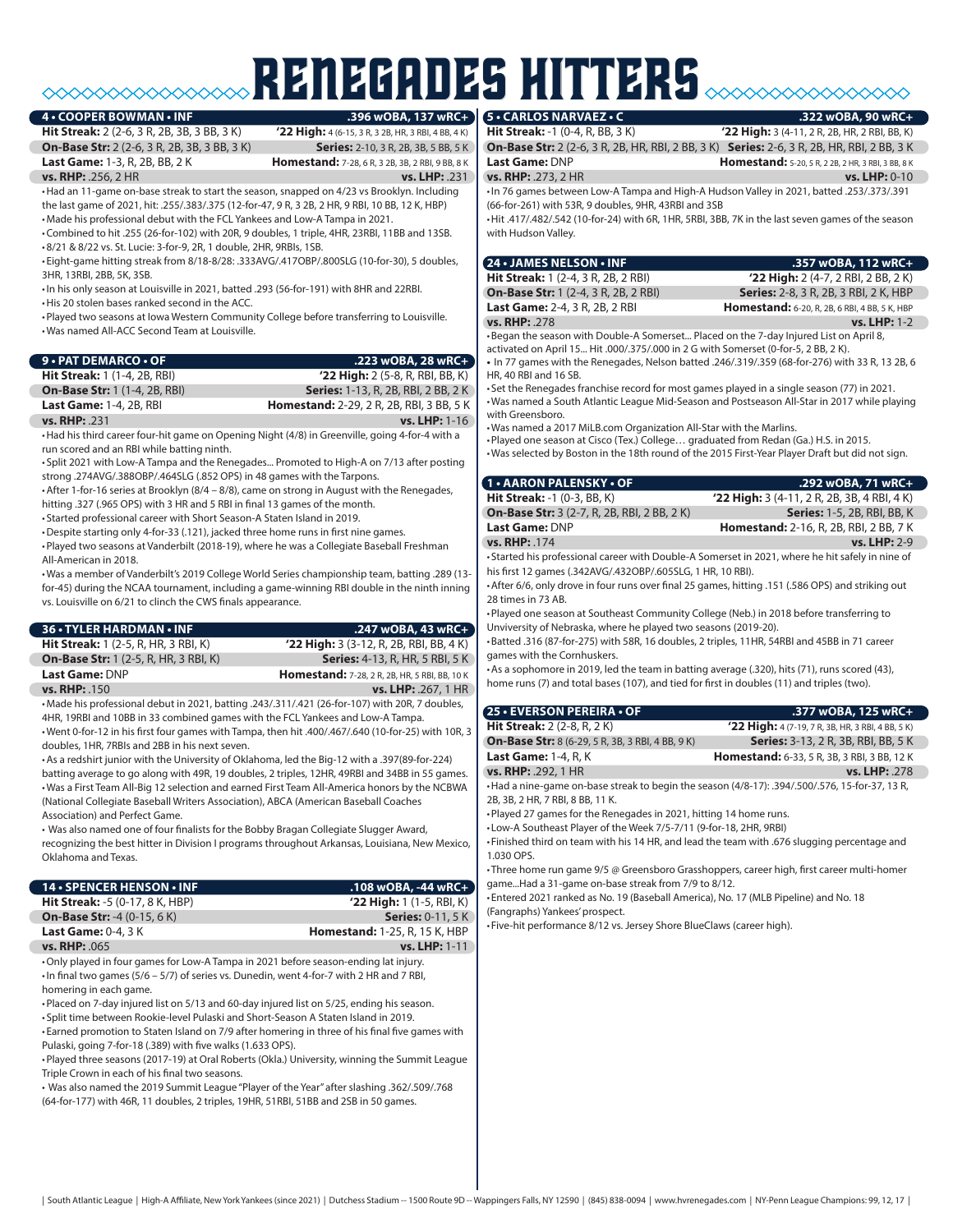### renegades hitters **22 • CRISTIAN PEREZ • INF .117 wOBA, -39 wRC+ 11 • EDUARDO TORREALBA • INF .414 wOBA, 148 wRC+**

**Hit Streak:** -3 (0-9, R, 5 K) **'21 High:** 2 (2-7, K) **On-Base Str:** -3 (0-9, R, 5 K) **Series:** 0-9, R, 5 K **Last Game:** 0-4, 3 K **Homestand:** 2-20, R, 8 K **vs. RHP:** .118 **vs. LHP:** 0-3 •Began the year with Triple-A Scranton/Wilkes-Barre... hit .125/.222/.125 in 3 G (1-for-8, 1 R, 1 BB, 4 K, 1-for-1 SB). • Split the 2021 season between the Renegades, Double-A Somerset and Triple-A Scranton/ Wilkes-Barre, combining to hit .218/.300/.276 in 59 G (37-for-170), with 7 2B, 1 HR, 13 RBI, 17 BB, 30 K, 8-for-8 SB). •Acquired by the Yankees from the Kansas City Royals in exchange for RHP Chance Adams on 12/23/2019. •Originally signed by Kansas City as a non-drafted free agent on 10/13/2015, 13 days before his 17th birthday. •Hit .252/.290/.285 in 117 G with 11 2B, 1 3B, 42 RBI in 389 AB with A-Adv. Wilmington in 2019. **19 • ALDENIS SÁNCHEZ • OF .323 wOBA, 91 wRC+**

| <b>Hit Streak:</b> 2 (3-8, R, 2B, 3B, 2 RBI, BB, 5 K)     |
|-----------------------------------------------------------|
| <b>On-Base Str:</b> 3 (3-11, R, 2B, 3B, 2 RBI, 2 BB, 6 K) |
| <b>Last Game: 1-3, R, 2B, RBI, BB, 2 K</b>                |
|                                                           |



•Had a 26-game on-base streak broken on 4/13 at Rome, dating back to 7/13/21: 37-for-92 (.402 AVG), 20 R, 8 2B, 2 HR, 17 RBI, 14 BB, 20 K, 4 HBP.

•Promoted to Low-A Tampa on 7/13/21 after only seven at-bats in Florida Complex League.

•In 23 games with the Tarpons, slashed a torrent .413/.500/.588 with 2 HR and 15 RBI. • Successful on 13 out of 19 stolen base attempts.

•Went on immediate 13-game hitting streak after arriving in Tampa.

• Throughout duration of hitting streak, hit .469 (1.131 OPS) with 10 RBI and 7 SB. •Participated in the MLB All-Star Futures Game in 2017 and 2018, representing the World Team.

•Reached base safely in every game with the Tarpons. •Acquired by the Yankees from Tampa Bay in exchange for INF Mike Ford on July 1, 2021.

•Was originally signed by the Rays as a non-drafted free agent on August 12, 2016.

| <b>3 • TREY SWEENEY • INF (L)</b>                   | .377 wOBA, 124 wRC+                                         |
|-----------------------------------------------------|-------------------------------------------------------------|
| <b>Hit Streak:</b> 1 (1-5, R, HR, RBI, 3 K)         | '22 High: 4(7-19, 7 R, 2B, 3B, 2 HR, 5 RBI, 3 BB, 4 K, HBP) |
| <b>On-Base Str:</b> 3 (2-10, R, HR, 2 RBI, BB, 7 K) | <b>Series:</b> 1-7, R, HR, RBI, BB, 4 K)                    |
| Last Game: DNP                                      | <b>Homestand:</b> 1-7, R, HR, RBI, BB, 4 K                  |
| <b>vs. RHP: .222, 2 HR</b>                          | vs. LHP: .250                                               |

•Hit the first pitch of the year for a home run on 4/8 at Greenville off of Brian Van Belle.

•Placed on the 7-day I.L. on 4/19 (lower body), actiated on 4/26.

•Made his professional debut in 2021, batting .261AVG/.384OBP/.548SLG (30-for-115) with 30R, 4 doubles, 4 triples, 7HR, 14RBI and 22BB in 32 combined games with the Rookie-level FCL Yankees and Low-A Tampa Tarpons.

•In three collegiate seasons at Eastern Illinois University, hit .328/.437/.517 (134-for- 408) with 87 R, 22 doubles, 2 triples, 17 HR, 96 RBI and 72BB in 117 games.

•Played for former New York Yankees pitcher Jason Anderson at Eastern Illinois. Anderson also pitched for the Mets and Cleveland from 2003-05.

•In 2021, batted .382/.522/.712 (65-for-170) with 52R, 10 doubles, 2 triples, 14 HR, 58 RBI and 46 BB (a single season school record) in 48 games.

•Ohio Valley Conference Player of the Year, becoming just fourth player in program history to earn the award.

•Just third player from E. Illinois to be selected in the first round of the First-Year Player Draft.

**Hit Streak:** 2 (3-7, 2B, 2 RBI, K) **'22 High:** 5 (7-16, 2 R, 2B, 3B, 4 RBI, 2 BB, K) **On-Base Str:** 8 (10-25, 2 R, 2 2B, 3B, 6 RBI, 3 BB, 2 K) **Series:** 3-9, 2B, 2 RBI, BB, K<br>**Last Game:** 2-4, 2B, 2 RBI, K **Homestand:** 9-21, 2 R, 2 2B, 3B, 6 RBI, 3 BB, 2 K

**vs. RHP:** .367 **vs. LHP:** .400 •Committed career-high 3 errors, including two in the first inning 4/17 at Rome. • Split the 2021 season between High-A Hudson Valley, Low-A Tampa and Double-A Somerset, combining to hit .299 (63-for-211) with 33 R, 4 2B, 1 3B, 4 HR, 25 RBI, 18 BB and 9 SB in 65 G. •After heading back to Low-A Tampa on 7/13, hit .310 with 1 HR and 12 RBI across 13 games. •In brief stint back in Hudson Valley (8/5-11), hit .308 (4-for-13) with 2 RBI and 3 SB. •Over final month of his season with Hudson Valley, slashed .367AVG/.441OBP/.550SLG with 3HR, 6RBI, 7BB, 2SB in 19 games (8/2-9/17).

Plays three infield positions (2B, SS, 3B) and saw action in LF for first time in 2021.

| 33 • ERIC WAGAMAN • INF                                                                                                                                      | .515 wOBA, 211 wRC+                                         |
|--------------------------------------------------------------------------------------------------------------------------------------------------------------|-------------------------------------------------------------|
| <b>Hit Streak:</b> 2 (3-6, R, 2B, RBI, 2 BB, K, HBP)                                                                                                         | $'22$ High: 1 $(1-3, BB)$                                   |
| <b>On-Base Str:</b> 3 (3-8, R, 2B, RBI, 3 BB, K, HBP)                                                                                                        | Series: 3-8, R, 2B, RBI, 3 BB, K, HBP                       |
| <b>Last Game: DNP</b>                                                                                                                                        | <b>Homestand:</b> 3-8, R, 2B, RBI, 3 BB, K, HBP             |
| vs. RHP: 1-3                                                                                                                                                 | vs. LHP: 2-5                                                |
| . Began the season with the Double-A Somerset Patriots on the Development List, added to the<br>Renegades on 4/26.                                           |                                                             |
| • In 78 games between High-A Hudson Valley and Low-A Tampa in 2021, hit .220 (58-for-264)<br>with 31R, 14 2B, 3 3B, 6 HR, 34 RBI and 38 BB.                  |                                                             |
| .Was named the Low-A Southeast "Player of the Week" for 6/21-27 after batting .571 (8-for-14),<br>3R, 2 doubles, 1 triple, 2HR, 9RBI and 2 BB in four games. |                                                             |
| •Played for the late John Altobelli at Orange Coast Community College before being drafted by<br>the Yankees in the 13th round of the 2017 MLB Draft.        |                                                             |
| 16 • AUSTIN WELLS • C (L)                                                                                                                                    | .441 wOBA, 165 wRC+                                         |
| <b>Hit Streak:</b> 2 (3-7, 4 R, HR, 2 RBI, 2 BB, K)                                                                                                          | <b>'22 High:</b> 6 (11-19, 5 R, 2 2B, HR, 2 RBI, 7 BB, 4 K) |
| <b>On-Base Str:</b> 2 (3-7, 4 R, HR, 2 RBI, 2 BB, K)                                                                                                         | <b>Series:</b> 4-12, 6 R, 2 HR, 4 RBI, 4 BB, 4 K            |
| <b>Last Game: 1-4, R, K</b>                                                                                                                                  | <b>Homestand:</b> 11-26, 9 R, 2 2B, 2 HR, 4 RBI, 8 BB, 7 K  |
| vs. RHP: .325, 1 HR                                                                                                                                          | vs. LHP: .294, 1 HR                                         |
| •Made his professional debut in 2021, hitting .264 (101-for-382) with 82 R, 23 doubles, 5 triples,                                                           |                                                             |

16 HR, 76 RBI, 71 BB and 16 SB in 103 games with Low-A Tampa and High-A Hudson Valley. •Ranked among Yankees minor leaguers in walks (second), runs scored (second), RBI (third), OPS (fourth, .866), triples (tied for fourth) and extra-base hits (fifth, 44).

• Following the season, played in the Arizona Fall League with Surprise, hitting

.344AVG/.456OBP/.578SLG (22-for-64) with 2 HR, 18 RBI in 18 games.

•In two seasons at Arizona, hit .357/.476/.560 (99-for-277) with 85R, 21 doubles, 7 triples, 7HR, 74RBI and 63BB in 71 games.

• Earned First Team Freshman All-American (Baseball America, D1Baseball and the NCBWA) • Fourth Yankees catcher chosen first round of the MLB First-Year Player Draft since its inception in 1965, joining Anthony Seigler (2018), David Parrish (2000) and Thurman Munson (1968).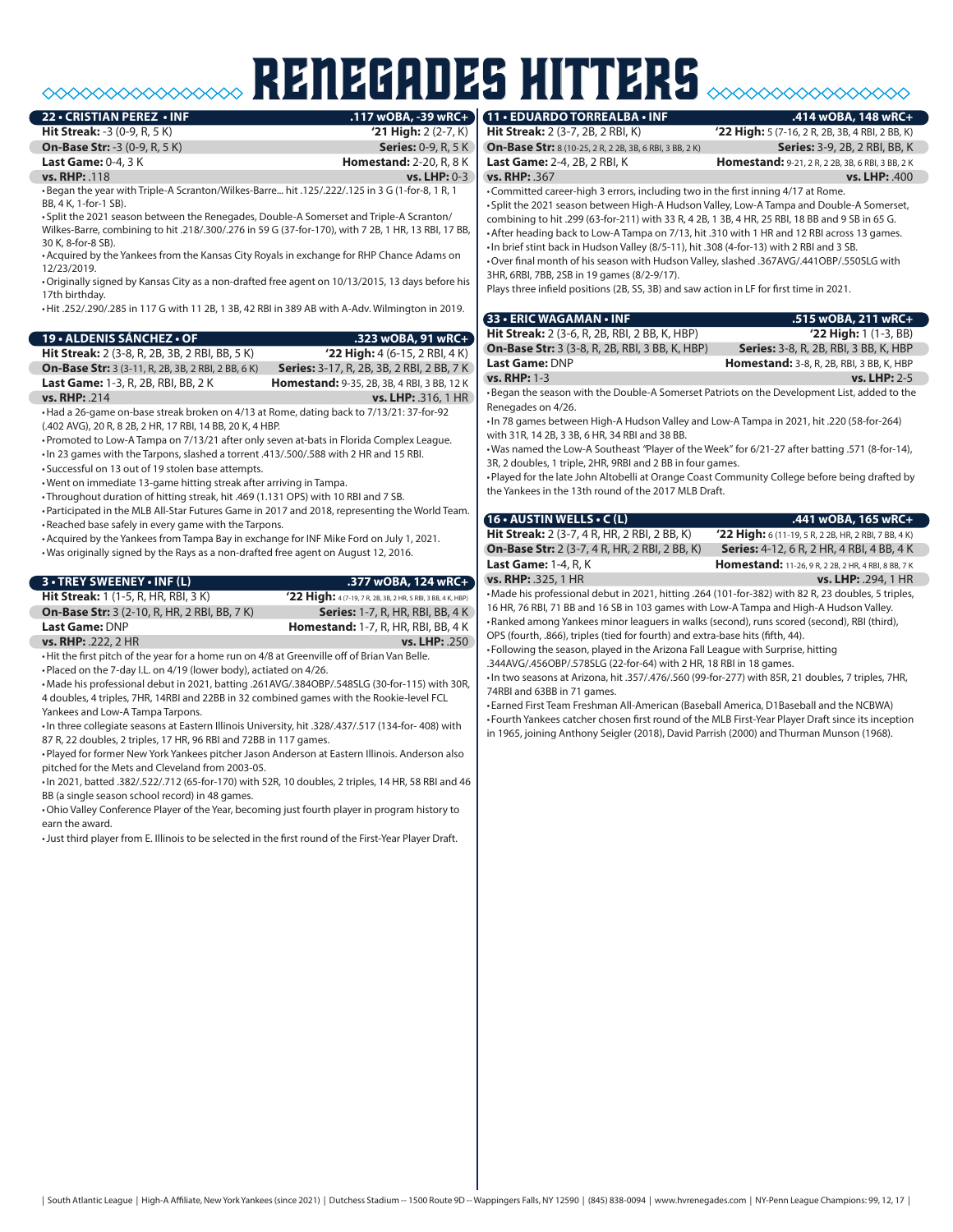## **batting statistics** *station*  $\infty$

### multi-hit games multi-rbi games

 $\begin{picture}(180,10) \put(0,0){\line(1,0){10}} \put(0,0){\line(1,0){10}} \put(0,0){\line(1,0){10}} \put(0,0){\line(1,0){10}} \put(0,0){\line(1,0){10}} \put(0,0){\line(1,0){10}} \put(0,0){\line(1,0){10}} \put(0,0){\line(1,0){10}} \put(0,0){\line(1,0){10}} \put(0,0){\line(1,0){10}} \put(0,0){\line(1,0){10}} \put(0,0){\line(1,0){10}} \put(0$ 

|                    |    |   |  | 'H L |    |   |  |    |
|--------------------|----|---|--|------|----|---|--|----|
| Bowman, Cooper     | 3  |   |  | 3    |    |   |  |    |
| DeMarco, Pat       |    |   |  |      |    |   |  |    |
| Hardman, Tyler     |    |   |  |      |    |   |  |    |
| Henson, Spencer    |    |   |  |      |    |   |  |    |
| Narvaez, Carlos    |    |   |  |      |    |   |  |    |
| Nelson, James      |    |   |  |      |    |   |  |    |
| Palensky, Aaron    |    |   |  |      |    |   |  |    |
| Pereira, Everson   | 4  |   |  |      |    |   |  |    |
| Perez, Cristian    |    |   |  |      |    |   |  |    |
| Rumfield, T.J.     |    |   |  | 4    |    |   |  |    |
| Sánchez, Aldenis   |    |   |  |      |    |   |  |    |
| Sweeney, Trey      |    |   |  |      |    |   |  |    |
| Torrealba, Eduardo | 3  |   |  | 4    |    |   |  |    |
| Torres, Saul       |    |   |  |      |    |   |  |    |
| Wagaman, Eric      |    |   |  |      |    |   |  |    |
| Wells, Austin      | 4  |   |  |      |    |   |  |    |
| TOTALS             | 29 | Я |  | 36   | 14 | u |  | 19 |

### **HIT STREAKS OF 8+ GAMES**<br>Ayer G DATES H AB | AVG player g dates h ab avg PLAYER<br>T.J. Rumfield

### ON-BASE STREAKS OF  $10+$ games

|                           | . .<br>n mea |                            |    |            |
|---------------------------|--------------|----------------------------|----|------------|
| <b>PLAYER</b>             |              | <b>G DATES H+BB+HBP PA</b> |    | <b>OBP</b> |
| Cooper Bowman 11 4/8-4/22 |              | 22                         | 52 | .423       |
|                           |              |                            |    |            |
|                           |              |                            |    |            |
|                           |              |                            |    |            |
|                           |              |                            |    |            |
|                           |              |                            |    |            |
|                           |              |                            |    |            |
|                           |              |                            |    |            |
|                           |              |                            |    |            |
|                           |              |                            |    |            |
|                           |              |                            |    |            |
|                           |              |                            |    |            |
|                           |              |                            |    |            |
|                           |              |                            |    |            |
|                           |              |                            |    |            |
|                           |              |                            |    |            |
|                           |              |                            |    |            |
|                           |              |                            |    |            |
|                           |              |                            |    |            |
|                           |              |                            |    |            |

### home run breakdown

| <b>PLAYER</b>      | <b>HR</b> | HOME                     | <b>ROAD</b>              | <b>SOLO</b>              | 2-RUN                    | 3-RUN                    | <b>GRAND SLAM</b>   | 0 <sub>0</sub>           | OUT                      | 2 OUT | 7+ Inn.                  | <b>TYING</b>             | GO-AHEAD |
|--------------------|-----------|--------------------------|--------------------------|--------------------------|--------------------------|--------------------------|---------------------|--------------------------|--------------------------|-------|--------------------------|--------------------------|----------|
| Bowman, Cooper     | 2         | $\overline{\phantom{0}}$ |                          | $-$                      |                          | $\overline{\phantom{a}}$ | $\hspace{0.05cm} -$ |                          | $\overline{\phantom{a}}$ |       |                          | $\overline{\phantom{a}}$ | --       |
| DeMarco, Pat       | --        | $\overline{\phantom{a}}$ |                          | $\overline{\phantom{a}}$ |                          |                          |                     | --                       | --                       |       |                          |                          |          |
| Hardman, Tyler     |           |                          | $\overline{\phantom{a}}$ | $-$                      |                          | $- -$                    |                     | $- -$                    | $\overline{\phantom{a}}$ |       | $- -$                    |                          |          |
| Henson, Spencer    | --        |                          |                          | $\hspace{0.05cm}$        | --                       | --                       |                     | $\overline{\phantom{a}}$ | --                       | --    | $\hspace{0.05cm}$        |                          |          |
| Narvaez, Carlos    |           |                          | $\overline{\phantom{a}}$ |                          | $\hspace{0.05cm}$        | --                       |                     |                          |                          | $- -$ | $\overline{\phantom{a}}$ | --                       |          |
| Nelson, James      | --        |                          |                          | $\overline{\phantom{a}}$ |                          |                          |                     | -                        |                          | --    | $\overline{\phantom{a}}$ |                          |          |
| Palensky, Aaron    |           |                          |                          |                          |                          |                          |                     |                          |                          |       |                          |                          |          |
| Pereira, Everson   |           | $ -$                     |                          |                          | $\overline{\phantom{a}}$ | $\overline{\phantom{a}}$ |                     |                          | $\overline{\phantom{a}}$ |       | $\overline{\phantom{a}}$ |                          |          |
| Perez, Cristian    |           | $\overline{\phantom{a}}$ |                          | $\sim$                   |                          |                          |                     | $\overline{\phantom{a}}$ | $\overline{\phantom{a}}$ | --    |                          |                          |          |
| Rumfield, T.J.     |           | $ -$                     |                          | $- -$                    |                          | $- -$                    |                     |                          | $\overline{\phantom{a}}$ |       |                          |                          | --       |
| Sánchez, Aldenis   |           | $ -$                     |                          |                          |                          | $- -$                    |                     |                          | $\overline{\phantom{a}}$ |       | $\overline{\phantom{a}}$ |                          |          |
| Sweeney, Trey      |           |                          |                          |                          |                          |                          |                     |                          |                          |       |                          |                          |          |
| Torrealba, Eduardo |           |                          |                          |                          |                          |                          |                     |                          |                          |       |                          |                          |          |
| Torres, Saul       | --        |                          |                          | $\overline{\phantom{a}}$ |                          |                          |                     |                          |                          |       | $\overline{\phantom{a}}$ |                          |          |
| Wells, Austin      |           |                          | $\overline{\phantom{a}}$ | $\hspace{0.05cm} -$      |                          | $ -$                     | $- -$               |                          | $ -$                     |       | $- -$                    | $ -$                     |          |
| <b>TOTAL</b>       | 14        | 6                        | 8                        | 5                        |                          |                          |                     | n                        | 2                        | 6     | 2                        |                          | Я        |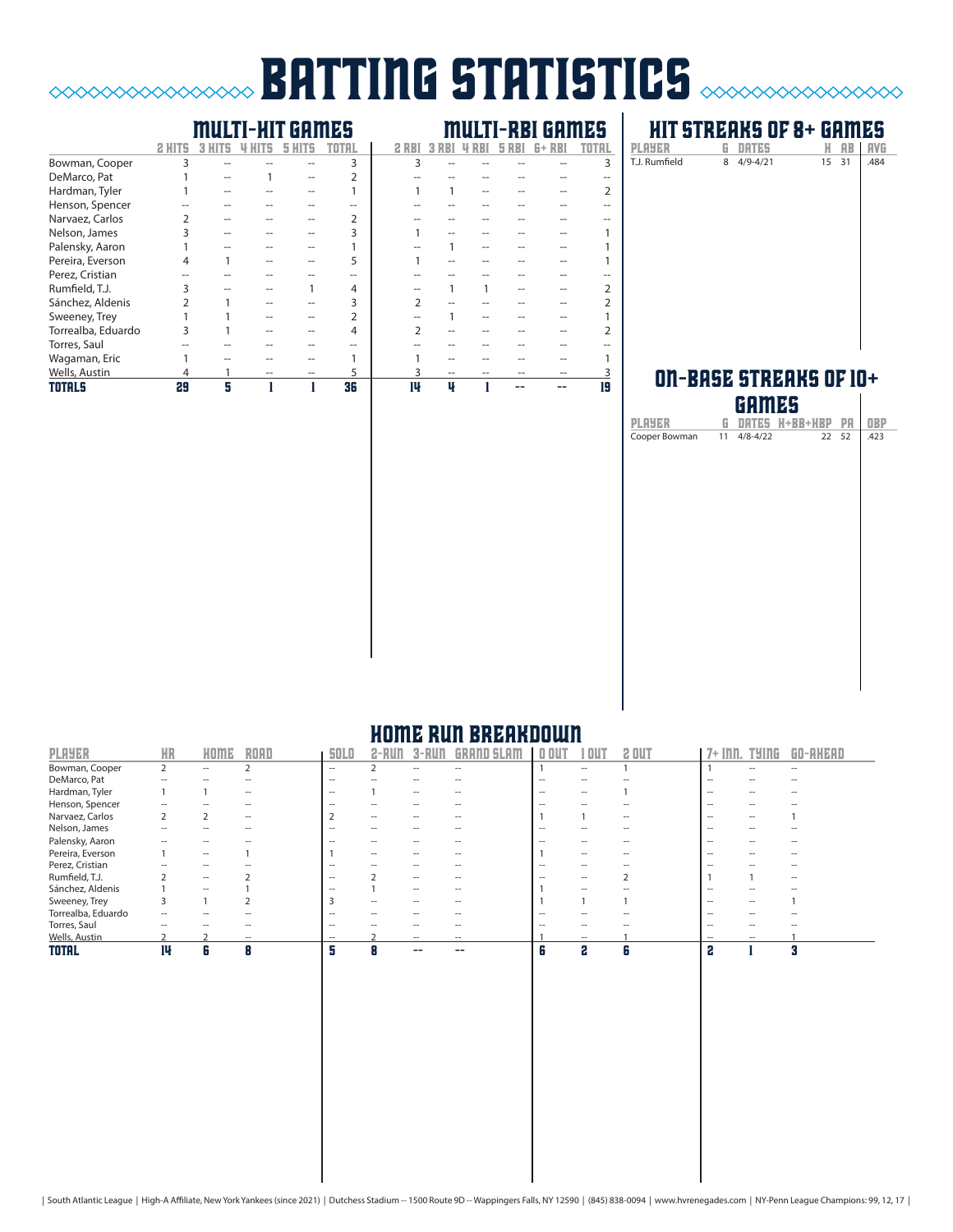# miscellaneous stats

# **STARTING PITCHER LOG:**<br>TEAM REC. NO DEC. RECORD



### stolen base efficiency:

| PITCHER           | 5B             | CS.      | C5%   |
|-------------------|----------------|----------|-------|
| Abeyta, Blane     |                |          | .500  |
| Alvarez, Nelson   |                |          | .000  |
| Barclay, Edgar    | $\Omega$       |          | 1.000 |
| Blanton, Bryan    | 0              |          | .000  |
| Castaño, Blas     | 0              |          | .000  |
| Coleman, Carson   |                | O        | .000  |
| Correa, Nelvin    |                |          |       |
| Díaz, Wellington  | 0              |          | .000  |
| Giacone, Michael  | $\overline{2}$ | O        | .000  |
| Hutchison, Rodney | $\overline{2}$ |          | .333  |
| Mauricio, Alex    |                |          |       |
| Muñoz, Jhonatan   |                |          |       |
| Myatt, Tanner     | 3              | 0        | .000  |
| Sauer, Matt       | 7              | $\Omega$ | .000  |
| Sikkema, T.J.     |                |          |       |
| Warren, Will      | $\overline{2}$ | 3        | .600  |
| Way, Beck         |                | 0        | .000  |
| TOTALS            | 21             | g        | .300  |

### 2022 pace-of-play violations (7):

| DATE | <b>TEAM</b>          | <b>PLAYER</b>       | TYPE        | DESCRIPTION                                                             |
|------|----------------------|---------------------|-------------|-------------------------------------------------------------------------|
| 4/15 | @ Rome               | Andrew Hoffman      | Pitch Clock | Auto ball for taking too long to deliver a pitch to Cooper Bowman       |
| 4/15 | @ Rome               | Andrew Hoffman      | Step Off    | Third step off the rubber with Pat DeMarco on first -- Balk             |
| 4/16 | @ Rome               | Justyn-Henry Malloy | Pitch Clock | Auto strike for not being ready to hit on time in B1                    |
| 4/16 | @ Rome               | Landon Stephens     | Pitch Clock | Auto strike for not being ready to hit on time leading off B8           |
| 4/16 | <b>Hudson Valley</b> | Wellington Díaz     | Pitch Clock | Auto ball for taking too long to deliver a pitch to Rome's Bryson Horne |
| 4/17 | <b>Hudson Valley</b> | Blas Castaño        | Pitch Clock | Auto ball for taking too long to deliver a pitch to Rome's Bryson Horne |
| 4/17 | @ Rome               | Drew Campbell       | Pitch Clock | Auto strike for not being ready to hit in an at-bat in the T3           |

### 2022 EJECTIONS  $(0/1)$ :

|      |          | DATE OPPONENT PLAYER/COACH UMPIRE | DESCRIPTION                                                                |
|------|----------|-----------------------------------|----------------------------------------------------------------------------|
| 4/19 | Brooklyn | Max Vogel-Freeman Adam Clark      | Ejected for arguing an infield fly rule call in the T1 (Analytics Manager) |

## walk-off wins/losses (0/0):

| DATE | <b>OPPONENT</b> |
|------|-----------------|
|      |                 |

 $\Diamond \Diamond \Diamond \Diamond \Diamond$ 

**DESCRIPTION** 

### comeback wins, 7th inning or later (2):

|      | DATE OPPONENT PLAYER |                   |        | <b>THA. TOOK LEAD BIGGEST DEFICIT</b> | DESCRIPTION                                  |
|------|----------------------|-------------------|--------|---------------------------------------|----------------------------------------------|
| 4/9  | @Greenville          | Trey Sweeney      | Top 10 | 3-0. Top 4                            | Go-ahead single in 10th off Brendan Cellucci |
| 4/30 | Wilmington           | Eduardo Torrealba | Bot 8  | 6-5. Bot 8                            | Go-ahead two-run single off Tyler Yankosky   |

### WINS IN LAST AT-BAT (2):

| DATE | OPPONENT    | <b>PLAYER</b>       |            | SCORE/INN. DESCRIPTION                            |
|------|-------------|---------------------|------------|---------------------------------------------------|
| 4/9  | @Greenville | <b>Trey Sweeney</b> | 8-6/Top 10 | Go-ahead single in 10th off Brendan Cellucci      |
| 4/30 | Wilmington  | Eduardo Torrealba   | 7-0/Bot 8  | Go-ahead two-run single in 8th off Tyler Yankosky |

### catcher's box:

| DI DUER         |    |    | 空居り。 |    |    |
|-----------------|----|----|------|----|----|
| Narvaez. Carlos |    |    | .333 |    | -- |
| Torres, Saul    |    | -- | --   | -- | -- |
| Wells, Austin   | 14 | 6  | .300 |    | -- |
| TOTALS          | 21 | Я  | 300  | 2  | -9 |

### errorless streaks:

| PLAYER             |                         |      |            |                     |
|--------------------|-------------------------|------|------------|---------------------|
| Bowman, Cooper     | 16                      |      |            |                     |
| DeMarco, Pat       | 15                      |      |            |                     |
| Hardman, Tyler     | 16                      | 4/8  | @GVL       | Throw               |
| Henson, Spencer    | 2                       | 4/24 | <b>BRK</b> | Fielding            |
| Narvaez, Carlos    | 5                       | 4/15 | @ROM       | Pickoff             |
| Nelson, James      | $\Omega$                | 4/30 | <b>WIL</b> | Throw               |
| Palensky, Aaron    | 10                      |      |            |                     |
| Pereira, Everson   | 6                       | 4/20 | <b>BRK</b> | Fielding            |
| Perez. Cristian    | 5                       | 4/20 | <b>BRK</b> | Throw               |
| Rumfield, T.J.     | 7                       | --   |            |                     |
| Sánchez, Aldenis   | $\overline{\mathbf{z}}$ | 4/29 | WIL        | Fielding            |
| Sweeney, Trey      | 4                       | 4/13 | @ROM       | Fielding            |
| Torrealba, Eduardo | 6                       | 4/17 | @ROM       | Fielding, Fielding, |
|                    |                         |      |            | Fielding            |
| Torres, Saul       |                         |      |            |                     |
| Wagaman, Eric      | $\mathcal{P}$           |      |            |                     |
| Wells, Austin      | 12                      |      |            |                     |

### outfield assists:

| DI DYER          |    |  |  |
|------------------|----|--|--|
| DeMarco, Pat     |    |  |  |
| Nelson, James    |    |  |  |
| Palensky, Aaron  | -- |  |  |
| Pereira, Everson |    |  |  |
| Sánchez, Aldenis |    |  |  |
| TOTA             |    |  |  |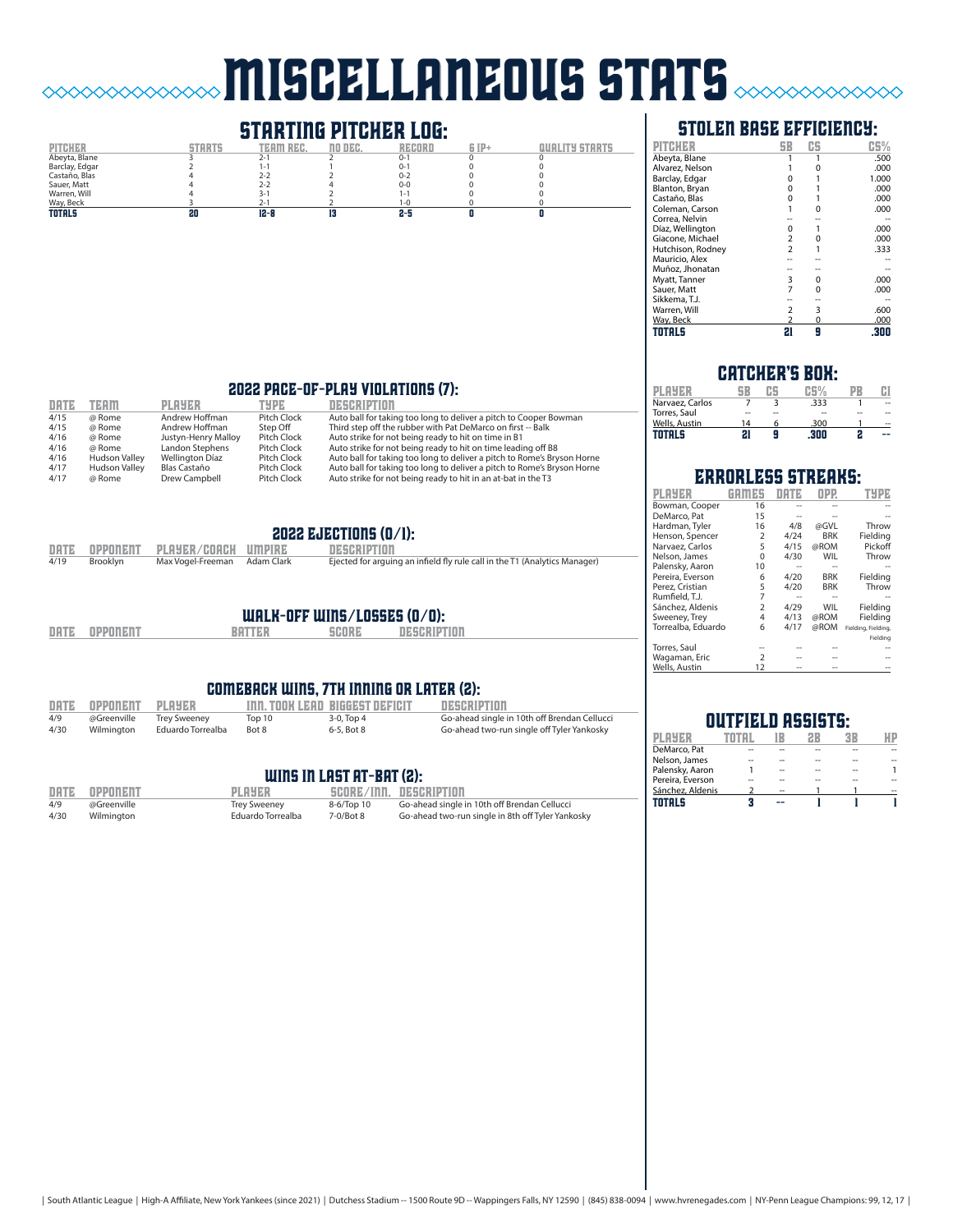# **SEASON BY THE NUMBERS**  $\mathbf{I}$

| <b>WHEN THE</b><br><b>RENEGADES SCORE</b> |         | <b>STARTS BY FIELD POSITION:</b> |                   |                          |                     |                     |                   |                   |           |                   |          |
|-------------------------------------------|---------|----------------------------------|-------------------|--------------------------|---------------------|---------------------|-------------------|-------------------|-----------|-------------------|----------|
|                                           |         |                                  | G.                | IB                       | <b>2B</b>           | 55                  | <b>3B</b>         | LF                | CF        | RF                | DH       |
| 0 Runs:                                   | $0 - 1$ | Bowman, Cooper                   |                   | --                       | $11(6-5)$           | $5(3-2)$            |                   |                   | --        | --                | $1(1-0)$ |
| 1 Run:                                    | $0 - 1$ | DeMarco, Pat                     |                   |                          |                     | $-$                 |                   | $3(1-2)$          | --        | $12(8-4)$         | Ξ.       |
| 2 Runs:                                   | $1 - 1$ | Hardman, Tyler                   | $\hspace{0.05cm}$ | $2(2-0)$                 |                     | $\hspace{0.05cm}$   | $12(7-5)$         |                   |           |                   |          |
| 3 Runs:                                   | $2 - 2$ | Henson, Spencer                  |                   | $9(6-3)$                 |                     | $-$                 |                   |                   |           | $\hspace{0.05cm}$ | $2(1-1)$ |
| 4 Runs:                                   | $2 - 0$ | Narvaez, Carlos                  | $8(7-1)$          | --                       |                     |                     |                   |                   |           | $- -$             | $4(1-3)$ |
| 5 Runs:                                   | $3 - 0$ | Nelson, James                    |                   | --                       | --                  | $\hspace{0.05cm} -$ | $5(3-2)$          | $2(1-1)$          |           |                   | Ξ.       |
| 6 Runs:                                   | $0 - 1$ | Palensky, Aaron                  |                   | --                       | --                  | $-$                 | --                | $7(5-2)$          | --        | $3(2-1)$          | Ξ.       |
| 7 Runs:                                   | $1 - 0$ | Pereira, Everson                 |                   | --                       | --                  |                     |                   | $\hspace{0.05cm}$ | $14(7-7)$ | $2(1-1)$          | $1(1-0)$ |
| 8 Runs:                                   | $2 - 0$ | Perez, Cristian                  | $- -$             | --                       | $\hspace{0.05cm} -$ | $5(3-2)$            | $1(1-0)$          | $- -$             | --        | $-$               | --       |
| 9 Runs:                                   | $2 - 0$ | Rumfield, T.J.                   | $\hspace{0.05cm}$ | $7(2-5)$                 | --                  | $-$                 |                   |                   |           | $- -$             | $5(4-1)$ |
| 10 Runs:                                  | $0 - 0$ | Sánchez, Aldenis                 |                   | --                       | --                  |                     | $\hspace{0.05cm}$ | $8(5-3)$          | $6(5-1)$  | $3(2-1)$          | --       |
| 11 Runs:                                  | $1 - 0$ | Sweeney, Trey                    |                   | --                       | $\overline{a}$      | $9(6-3)$            |                   |                   |           |                   | --       |
| 12 Runs:                                  | $0-0$   | Torrealba, Eduardo               |                   | $\overline{\phantom{a}}$ | $9(6-3)$            | $1(0-1)$            | $2(1-1)$          |                   | --        | $-$               |          |
| 13 Runs:                                  | $0 - 0$ | Torres, Saul                     |                   |                          | --                  |                     |                   |                   | --        | $\hspace{0.05cm}$ | $2(0-2)$ |
| 14 Runs:                                  | $0 - 0$ | Wagaman, Eric                    | $- -$             | $2(2-0)$                 | --                  | $-$                 |                   |                   |           | $\hspace{0.05cm}$ | $1(0-1)$ |
| $15+$ Runs:                               | $0-0$   | Wells, Austin                    | $12(5-7)$         |                          |                     |                     |                   |                   |           | --                | $4(4-0)$ |

### when THE oppONENT scores...

| 0 Runs:     | $2 - 0$ |
|-------------|---------|
| 1 Run:      | $2 - 0$ |
| 2 Runs:     | $3 - 1$ |
| 3 Runs:     | $2 - 1$ |
| 4 Runs:     | $1 - 2$ |
| 5 Runs:     | $0 - 0$ |
| 6 Runs:     | $2 - 1$ |
| 7 Runs:     | $0 - 2$ |
| 8 Runs:     | $0 - 1$ |
| 9 Runs:     | $0 - 0$ |
| 10 Runs:    | $0 - 0$ |
| 11 Runs:    | $0 - 0$ |
| 12 Runs:    | $0 - 0$ |
| 13 Runs:    | $0 - 0$ |
| 14 Runs:    | $0 - 0$ |
| $15+$ Runs: | $0 - 0$ |

### score by inning:

|                            | ИV | OPP.           |
|----------------------------|----|----------------|
| 1 <sup>st</sup><br>Inning  | 17 | 9              |
| 2 <sub>nd</sub><br>Inning  | 5  | 6              |
| 2rd<br>Inning              | 18 | $\overline{7}$ |
| 4 <sup>th</sup><br>Inning  | 11 | 8              |
| 5 <sup>th</sup><br>Inning  | 11 | 10             |
| 6 <sup>th</sup><br>Inning  | 11 | 11             |
| 7 <sup>th</sup><br>Inning  | 5  | 10             |
| 8 <sup>th</sup><br>Inning  | 10 | 3              |
| <b>gth</b><br>Inning       | 8  | 3              |
| 10 <sup>th</sup><br>Inning | 4  | $\overline{2}$ |
| 11 <sup>th</sup> Inning    | X  | X              |
| 12 <sup>th</sup> Inning    | X  | X              |
| 13 <sup>th</sup> Inning    | X  | X              |
| 14 <sup>th</sup><br>Inning | X  | X              |
| 15 <sup>th</sup> Inning    | Χ  | Χ              |
| <b>TOTAL</b>               | 97 | 71             |

# **STARTS BY BATTING ORDER:**

|                    | LEADOFF                  | and      | 3RD      | <b>CLEANUP</b>    | 5TH                                                 | <b>GTH</b>        | 7TH      | <b>BTH</b> | 9TH       |
|--------------------|--------------------------|----------|----------|-------------------|-----------------------------------------------------|-------------------|----------|------------|-----------|
| Bowman, Cooper     | $\overline{\phantom{m}}$ | $4(3-1)$ | $4(3-1)$ | $9(4-5)$          | $-$                                                 |                   |          |            |           |
| DeMarco, Pat       |                          | --       |          | $\qquad \qquad -$ | $1(1-0)$                                            | $2(1-1)$          | $2(1-1)$ | $4(3-1)$   | $6(3-3)$  |
| Hardman, Tyler     |                          | --       | $2(1-1)$ | $3(3-0)$          | $5(3-2)$                                            | $\hspace{0.05cm}$ | $4(2-2)$ |            |           |
| Henson, Spencer    |                          | --       | --       | $1(0-1)$          | $\hspace{0.05cm} -\hspace{0.05cm} -\hspace{0.05cm}$ | $2(1-1)$          | $6(4-2)$ | $2(2-0)$   |           |
| Narvaez, Carlos    |                          | --       | $1(1-0)$ | $4(3-1)$          | $2(1-1)$                                            | $2(2-0)$          | $2(1-1)$ | $2(0-2)$   |           |
| Nelson, James      |                          |          | $- -$    | $1(1-0)$          | $3(2-1)$                                            | $2(1-1)$          | $- -$    | $- -$      |           |
| Palensky, Aaron    |                          |          |          |                   |                                                     |                   |          |            | $10(7-3)$ |
| Pereira, Everson   | $10(5-5)$                | $7(4-3)$ |          |                   |                                                     |                   |          |            |           |
| Perez, Cristian    | $-$                      | $-$      |          |                   |                                                     | --                | $1(1-0)$ | $3(2-1)$   | $2(1-1)$  |
| Rumfield, T.J.     |                          | $1(1-0)$ | $4(2-2)$ | $1(0-1)$          | $6(3-3)$                                            |                   |          |            |           |
| Sánchez, Aldenis   | $1(1-0)$                 | --       | $- -$    | $1(1-0)$          | $3(2-1)$                                            | $10(5-5)$         | $2(2-0)$ |            |           |
| Sweeney, Trey      | $9(6-3)$                 |          |          | $- -$             | $-$                                                 | $- -$             | $-$      |            |           |
| Torrealba, Eduardo |                          |          |          |                   |                                                     | $- -$             | $2(1-1)$ | $7(5-3)$   | $2(1-1)$  |
| Torres, Saul       |                          |          |          |                   |                                                     | --                | $1(0-1)$ | $2(0-2)$   |           |
| Wagaman, Eric      |                          |          | $1(0-1)$ |                   | $- -$                                               | $2(2-0)$          | $- -$    |            |           |
| Wells, Austin      |                          | $8(4-4)$ | $8(5-3)$ |                   |                                                     |                   |          |            |           |
|                    |                          |          |          |                   |                                                     |                   |          |            |           |

### margin of victory:

| 1 Run      | $\overline{2}$ | 4 |
|------------|----------------|---|
| 2 Runs     | 4              | 2 |
| 3 Runs     | 1              |   |
| 4 Runs     | 1              | 1 |
| 5 Runs     | 1              |   |
| 6 Runs     | 1              |   |
| 7 Runs     | 1              | 1 |
| 8 Runs     |                |   |
| 9 Runs     |                |   |
| 10 Runs    | 1              |   |
| 11 Runs    |                |   |
| 12 Runs    |                |   |
| 13 Runs    |                |   |
| 14 Runs    |                |   |
| $15+$ Runs |                |   |
| TOTAL      | 12             | 8 |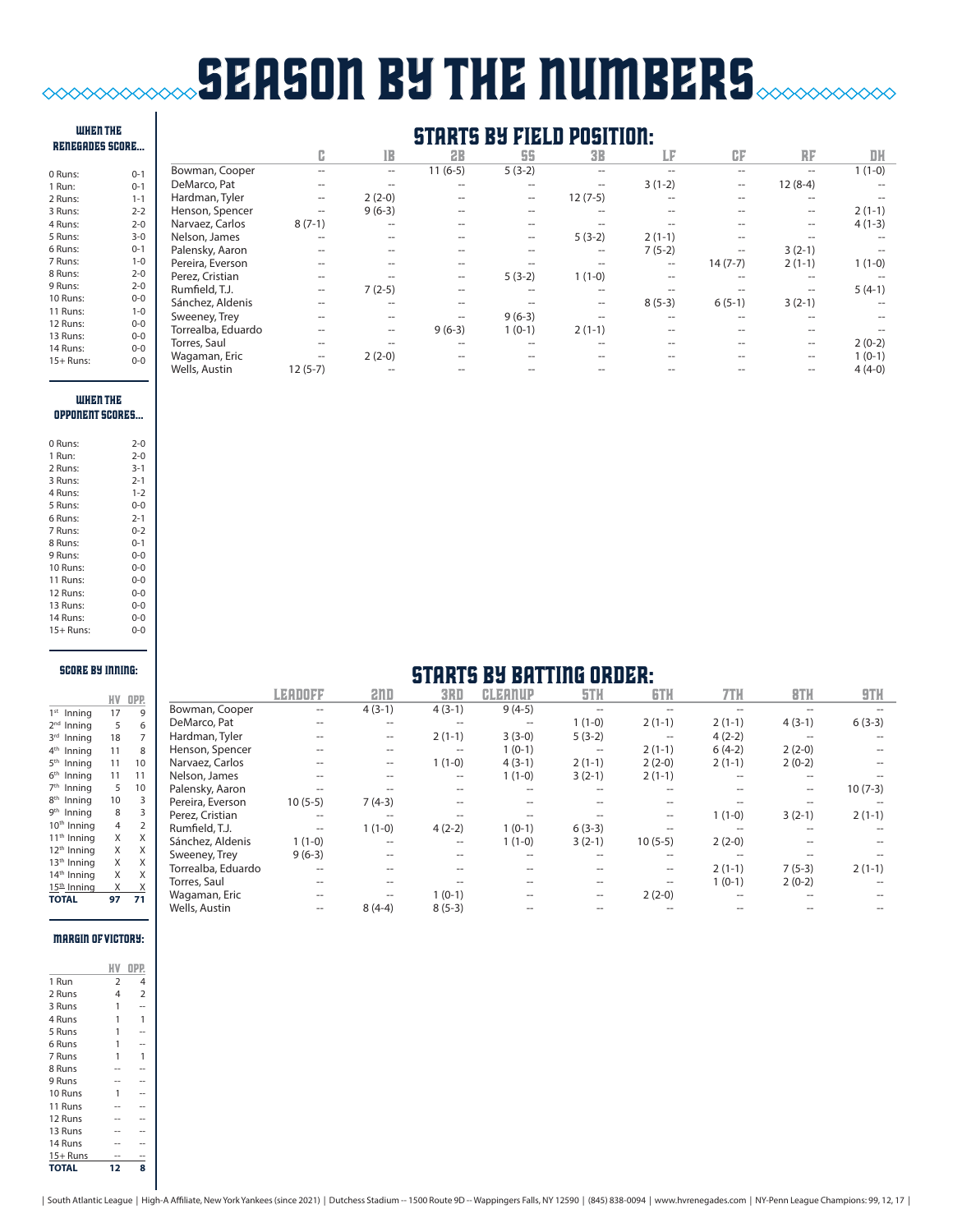## **SEASON BREAKDOWN**  $\begin{picture}(180,10) \put(0,0){\line(1,0){10}} \put(0,0){\line(1,0){10}} \put(0,0){\line(1,0){10}} \put(0,0){\line(1,0){10}} \put(0,0){\line(1,0){10}} \put(0,0){\line(1,0){10}} \put(0,0){\line(1,0){10}} \put(0,0){\line(1,0){10}} \put(0,0){\line(1,0){10}} \put(0,0){\line(1,0){10}} \put(0,0){\line(1,0){10}} \put(0,0){\line(1,0){10}} \put(0$

### 2022 season highs and lows

| <u> MISCELLANZOLS:</u>      |                       |                                                                                    |
|-----------------------------|-----------------------|------------------------------------------------------------------------------------|
| Winning Streak:             |                       | $4(4/23 - 4/27(2))$                                                                |
| Losing Streak:              |                       | $3(4/15 - 4/17)$                                                                   |
| Home Winning Streak:        |                       | $4(4/23 - 4/27(2))$                                                                |
| Home Losing Streak:         |                       | 1 (3x, Last: 4/28)                                                                 |
| Road Winning Streak:        |                       | $3(4/9 - 4/12)$                                                                    |
| Road Losing Streak:         |                       | 3 (4/15 - Present)                                                                 |
| Winning Margin:             |                       | 10 (4/12 @ Rome)                                                                   |
| Losing Margin:              |                       | 7 (4/13 @ Rome)                                                                    |
| Longest Extra-Inning Game:  | No Delay              | 3:44 (4/9 @ Greenville)                                                            |
|                             | Delay                 | N/A                                                                                |
| Longest 9-Inning Game:      | No Delay              | 3:24 (4/10 @ Greenville)                                                           |
|                             | Delay                 | 3:53 (2:51+ 1:02 delay) (4/17 @ Rome)                                              |
| <b>Shortest Game:</b>       | 9 Innings             | 2:14 (2x, Last: 4/16 @ Rome)                                                       |
|                             | 7 Innings             | 2:03 (4/27 (G2) vs Wilmington)                                                     |
| Largest Home Crowd:         |                       | 2,311 (4/24 vs Brooklyn)                                                           |
| Smallest Home Crowd:        |                       | 1,270 (4/21 vs Brooklyn)                                                           |
| Largest Road Crowd:         |                       | 5,246 (4/8 @ Greenville)                                                           |
| <b>Smallest Road Crowd:</b> |                       | 850 (4/17 @ Rome)                                                                  |
|                             |                       |                                                                                    |
| <b>TEAM BATTING:</b>        |                       |                                                                                    |
| Most Runs:                  | Game:                 | 11 (4/12 @ Rome)                                                                   |
|                             | Inning:               | 4 (4x, Last: Bot 1, 4/30 vs Wilmington)                                            |
| Most Hits:                  | Game:                 | 12 (4/12 @ Rome)                                                                   |
|                             | Innina:               | 5 (Bot 1, 4/30 vs Wilmington)                                                      |
| <b>Fewest Hits:</b>         | 9 Innings:            | 3 (2x, Last: 4/28 vs Wilmington)                                                   |
|                             | 7 Innings:            | 3 (4/27 (G1) vs Wilmington)                                                        |
| <b>Most Doubles:</b>        |                       | 5 (4/30 vs Wilmington)                                                             |
| <b>Most Triples:</b>        |                       | 2 (4/29 vs Wilmington)                                                             |
| <b>Most Home Runs:</b>      |                       | 3 (2x, Last: 4/29 vs Wilmington)                                                   |
| Most Walks:                 |                       | 9 (2x, Last: 4/10 @ Greenville)                                                    |
| <b>Most Strikeouts:</b>     |                       | 18 (4/16 @ Rome)                                                                   |
| <b>Most Stolen Bases:</b>   |                       | 9 (4/30 vs Wilmington)**                                                           |
| <b>Most Runners LOB:</b>    |                       | 15 (4/9 @ Greenville)                                                              |
|                             |                       |                                                                                    |
| TEAM PITCHING:              |                       |                                                                                    |
| Runs Allowed:               | Game:                 | 8 (4/13 @ Rome)                                                                    |
|                             | Inning:               | 4 (2x, Last: Top 6, 4/30 vs Wilmington)                                            |
| Hits Allowed:               | Game:                 | 12 (4/8 @ Greenville)                                                              |
|                             |                       |                                                                                    |
|                             | Inning:               | 4 (Bot 7, 4/13 @ Rome)                                                             |
| Fewest Hits Allowed:        | 9 Innings:            | 1 (4/23 vs Brooklyn)                                                               |
|                             | 7 Innings:            | 5 (4/27 (G1) vs Wilmington)                                                        |
| <b>Most Strikeouts:</b>     |                       | 18 (4/20 vs Brooklyn)                                                              |
| <b>Most Walks:</b>          |                       | 8 (4/22 vs Brooklyn)                                                               |
| Home Runs Allowed:          |                       | 2 (2x, Last: 4/10 @ Greenville)                                                    |
|                             |                       |                                                                                    |
| <b>TERM FIELDING:</b>       |                       |                                                                                    |
| <b>Most Errors:</b>         | HVR:                  | 3 (4/17 @ Rome)                                                                    |
|                             | Opponent:             | 4 (4/28 vs Wilmington)                                                             |
| Most DPs Turned:            | HVR:                  | 3 (4/28 vs Wilmington)                                                             |
|                             | Opponent:             | 3 (4/19 vs Brooklyn)                                                               |
|                             |                       |                                                                                    |
| <b>INDIVIDUAL BATTING:</b>  |                       |                                                                                    |
| Most Runs Scored:           |                       | 3 (4x, Last: Nelson, 4/30 vs Wilmington)                                           |
| Most Hits:                  |                       | 5 (Rumfield, 4/12 @ Rome)                                                          |
| <b>Most Doubles:</b>        |                       | 1 (29x, Last: 5 players, 4/30 vs Wilmington)                                       |
| Most Triples:               |                       | 1 (7x, Last: Sánchez & Bowman, 4/29 vs Wilmington)                                 |
| Most HR:                    |                       | 1 (14x, Last: Sweeney, Wells & Hardman, 4/29 vs Wilmington)                        |
| Most RBI:                   |                       | 4 (Rumfield, 4/12 @ Rome)                                                          |
| Most Walks:                 |                       | 3 (Sánchez, 4/14 @ Rome)                                                           |
| <b>Most Stolen Bases:</b>   |                       | 3 (Nelson, 4/30 vs Wilmington)                                                     |
|                             |                       |                                                                                    |
| <b>INDIVIDUAL PITCHING:</b> | Starter:              |                                                                                    |
| Most Innings                |                       | 5.0 (3x, Last: Way, 4/29 vs Wilmington)                                            |
| <b>Most Strikeouts</b>      | Reliever:<br>Starter: | 4.0 (Muñoz, 4/28 vs Wilmington)                                                    |
|                             | Reliever:             | 9 (2x, Last: Warren, 4/21 vs Brooklyn)                                             |
| <b>Most Walks</b>           | Starter:              | 7 (Barclay, 4/19 vs Brooklyn)                                                      |
|                             | Reliever:             | 3 (4x, Last: Sauer, 4/27 (G1) vs Wilmington)                                       |
| Most Runs Allowed           | Starter:              | 3 (3x, Last: Alvarez, 4/20 vs Brooklyn)<br>3 (4x, Last: Castaño, 4/22 vs Brooklyn) |
|                             | Reliever:             | 4 (3x, Last: Mauricio, 4/30 vs Wilmington)                                         |
| Most HR Allowed             | Starter:              | 1 (4x, Last: Way, 4/15 @ Rome)                                                     |

### RENEGADES record when...

| START TIME                 | REDRI    | <b>DAY</b>                         | RECORD             |
|----------------------------|----------|------------------------------------|--------------------|
| Day Game (Before 5:00 PM): | $3-1$    | Monday                             | $0 - 0$            |
| Night Game:                | $9 - 7$  | Tuesday                            | $2 - 0$            |
|                            |          | Wednesday                          | $2 - 2$            |
| LERD5                      | REDRI    | Thursday                           | $2 - 1$            |
| Lead After 6 Innings:      | $10-1$   | Friday                             | $1 - 3$            |
| Trail After 6 Innings:     | $0 - 7$  | Saturday                           | $3 - 1$            |
| Tied After 6 Innings:      | $2 - 0$  | Sunday                             | $2 - 1$            |
| Lead After 7 Innings:      | $10 - 0$ |                                    |                    |
| Trail After 7 Innings:     | $2 - 7$  | month                              | RZEORO             |
| Tied After 7 Innings:      | $0 - 1$  | April                              | $12 - 8$           |
| Lead After 8 Innings:      | $9 - 0$  | May                                | $0 - 0$            |
| Trail After 8 Innings:     | $1 - 8$  | June                               | $0 - 0$            |
| Tied After 8 Innings:      | $0 - 0$  | July                               | $0 - 0$            |
|                            |          | August                             | $0 - 0$            |
| <b>DEFENSE</b>             | RZEORO   | September                          | $0 - 0$            |
| Commit 0 Errors:           | $7-1$    |                                    |                    |
| Commit 1 Error:            | $5 - 3$  | SITUATION                          | RZEORO             |
| Commit 2+ Errors:          | $0 - 4$  | First game of series:              | $3 - 1$            |
|                            |          | Last game of series:               | $2 - 1$            |
| KOME RUN                   | RZEORO   | Rubber game:                       | $1 - 0$            |
| Renegades Hit 0 HR:        | $4 - 6$  | Day-of travel:                     | $0 - 0$            |
| Renegades Hit 1 HR:        | $6 - 2$  | After a day off:                   | $3 - 0$            |
| Renegades Hit 2+ HR:       | $2 - 0$  | Doubleheaders:                     | $2 - 0$            |
|                            |          | Extra Innings:                     | $1 - 0$            |
| JERSEYS                    | RECORD   | One-Run Games:                     | $2 - 4$            |
| White:                     | $5 - 2$  | Series Won/Loss/Split:             | $2 - 1 - 0$        |
| Grey:                      | $4 - 4$  |                                    |                    |
| Blue:                      | $3 - 2$  |                                    |                    |
| Fenómenos Enmascarados:    | $0 - 0$  | OPPONENT                           | RZEORO             |
| Theme Night:               | $0 - 0$  | vs. American League Affiliate:     | $2 - 1$            |
| <b>HITS</b>                | RZADRO   | vs. National League Affiliate:     | $10 - 7$           |
|                            | $7 - 4$  | STARTER LENETH                     | RZEORO             |
| Outhit Opponent:           |          |                                    |                    |
| Outhit By Opponent:        | $3 - 4$  | Starter Goes 6+<br>Starter Goes 7+ | $0 - 0$            |
| <b>Equal Hits:</b>         | $0 - 0$  | Starter Goes 8+                    | $0 - 0$<br>$0 - 0$ |
| <b>Runs</b>                | RECORD   |                                    |                    |
| Score First:               | $9 - 2$  | OPPOSING STARTER                   | RZANRI             |
| Allow First Run:           | $3 - 6$  | vs. RHP Starters:                  | $7 - 7$            |
| Shutouts:                  | $2 - 1$  | vs. LHP Starters:                  | $5 - 1$            |
|                            |          | <b>HEAD-TO-HEAD STANDINGS</b>      |                    |
| <b>OPPONENT</b>            |          | <b>OVERALL</b><br>HOME             | <b>ROAD</b>        |
|                            |          |                                    |                    |

| <b>OPPONENT</b>               |       | OVERALL | HOME    | ROAD        |
|-------------------------------|-------|---------|---------|-------------|
| Aberdeen IronBirds            | (BAL) | $0 - 0$ | $0 - 0$ | $0 - 0$     |
| <b>Brooklyn Cyclones</b>      | (NYM) | $4 - 2$ | $4 - 2$ | $0 - 0$     |
| Greensboro Grasshoppers       | (PIT) | $0 - 0$ | $0 - 0$ | $0 - 0$     |
| Jersey Shore Blue Claws       | (PHI) | $0 - 0$ | $0 - 0$ | $0 - 0$     |
| <b>Wilmington Blue Rocks</b>  | (WAS) | $4 - 1$ | $4 - 1$ | $0-0$       |
| VS. NORTH                     |       | $8 - 3$ | $8 - 3$ | 0-0         |
|                               |       |         |         |             |
| <b>OPPONENT</b>               |       | OVERALL | HOME    | <b>ROAD</b> |
| <b>Asheville Tourists</b>     | (HOU) | $0 - 0$ | $0 - 0$ | $0 - 0$     |
| <b>Bowling Green Hot Rods</b> | (TB)  | $0 - 0$ | $0 - 0$ | $0 - 0$     |
| <b>Greenville Drive</b>       | (BOS) | $2 - 1$ | $0 - 0$ | $2 - 1$     |
| <b>Hickory Crawdads</b>       | (TEX) | $0 - 0$ | $0 - 0$ | $0 - 0$     |
| Rome Braves                   | (ATL) | $2 - 4$ | $0 - 0$ | $2 - 4$     |
| Winston-Salem Dash            | (CWS) | $0 - 0$ | $0-0$   | $0-0$       |

\*\* - *tied franchise record*

| South Atlantic League | High-A Affiliate, New York Yankees (since 2021) | Dutchess Stadium -- 1500 Route 9D -- Wappingers Falls, NY 12590 | (845) 838-0094 | www.hvrenegades.com | NY-Penn League Champions: 99, 12, 17 |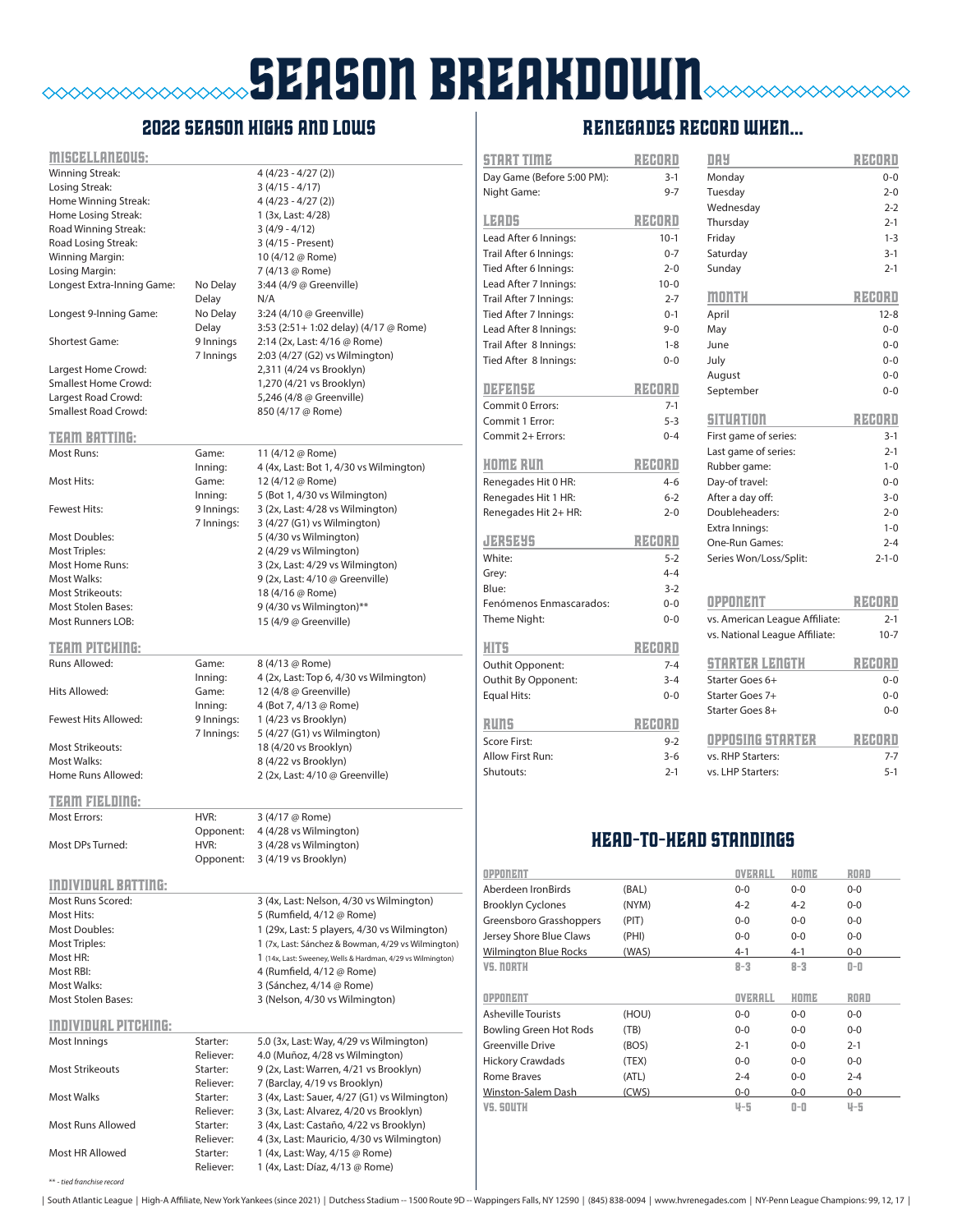# **BAY-BY-DAY RESULTS CONDITIONS IN THE SULTS**

|                     | <u>GM DATE/OPP. SCORE</u>                      |                                  | WIN/LOSS/SAVE                                                                                                  | REG.               | <b>POS/GB</b>            | <u>HTT.</u>    | <b>TIME</b>  |                                                |                        | GM DATE/OPP. SCORE WIN/LOSS/SAVE          | REC. | <b>POS/GB</b> | ATT. | <b>TIME</b> |
|---------------------|------------------------------------------------|----------------------------------|----------------------------------------------------------------------------------------------------------------|--------------------|--------------------------|----------------|--------------|------------------------------------------------|------------------------|-------------------------------------------|------|---------------|------|-------------|
| 1                   | 4/8 @ GVL L 7-6                                |                                  | Roedahl (1-0)/Hutchison (0-1)/Scoggins (1) 0-1                                                                 |                    | t4th/-1.0                | 5,246          | 3:10         | $6/21 @WS$ 7:00 p.m.                           |                        |                                           |      |               |      |             |
| 2                   |                                                |                                  |                                                                                                                | $1 - 1$            | t2nd/-1.0                | 4,047          | 3:44         | 6/22 @ WS 7:00 p.m.                            |                        |                                           |      |               |      |             |
| 3                   | 4/10 @ GVL W 9-4                               |                                  | Giacone (1-0)/Olds (0-1)                                                                                       | $2 - 1$            | t2nd/-1.0                | 4,763          | 3:24         | 6/23 @ WS 7:00 p.m.                            |                        |                                           |      |               |      |             |
| 4                   | 4/12 @ ROM W 11-1                              |                                  | Barclay (1-0)/De Avila (0-1)/Alvarez (1)                                                                       | $3-1$              | $2nd/-1.0$               | 2,105          | 2:56         | $6/24 @WS$ 7:00 p.m.                           |                        |                                           |      |               |      |             |
| 5                   | 4/13 @ ROM L 8-1<br>4/14 @ ROM W 8-2           |                                  | McSteen (2-0)/Abeyta (0-1)                                                                                     | $3 - 2$<br>$4 - 2$ | t2nd/-1.0<br>$t1st/+1.5$ | 1,555<br>1,020 | 2:51<br>2:59 | 6/25 @WS 6:00 p.m.<br>6/26 @ WS 1:00 p.m.      |                        |                                           |      |               |      |             |
| 6<br>$\overline{7}$ | 4/15 @ ROM L 4-3                               |                                  | Giacone (2-0)/Dodd (0-1)<br>Van Buren (1-0)/Barclay (1-1)/Smith (2)                                            | $4 - 3$            | t2nd/-1.0                | 1,308          | 2:14         | 6/28 vs BRK 7:05 p.m.                          |                        |                                           |      |               |      |             |
| 8                   | 4/16 @ ROM L 3-2                               |                                  | Gordon (1-1)/Warren (0-1)/Yeager (1)                                                                           | $4 - 4$            | t3rd/-2.0                | 1,698          | 2:14         | 6/29 vs BRK 7:05 p.m.                          |                        |                                           |      |               |      |             |
| 9                   | 4/17 @ ROM L 7-3                               |                                  | Dum (1-0)/Castaño (0-1)                                                                                        | $4 - 5$            | t4th/-2.0                | 850            | 2:51         | 6/30 vs BRK 7:05 p.m.                          |                        |                                           |      |               |      |             |
| 10                  | 4/19 vs BRK W 5-3                              |                                  | Barclay (2-1)/Clenney (1-1)/Coleman (1)                                                                        | $5 - 5$            | t3rd/-2.0                | 2,027          | 2:31         | 7/1 vs BRK 7:05 p.m.                           |                        |                                           |      |               |      |             |
|                     | 11 4/20 vs BRK L 4-3                           |                                  | Courtney (1-0)/Alvarez (0-1)/R. Santos (1)                                                                     | $5 - 6$            | 4th/-3.0                 | 1,553          | 3:03         | 7/2 vs BRK 6:05 p.m.                           |                        |                                           |      |               |      |             |
| 12                  | 4/21 vs BRK W 5-1                              |                                  | Warren (1-1)/J. Santos (0-2)                                                                                   | 6-6                | t3rd/-3.0                | 1,270          | 2:20         | 7/3 vs BRK                                     | 6:05 p.m.              |                                           |      |               |      |             |
|                     | 13 4/22 vs BRK L 6-4                           |                                  | Rojas (2-0)/Castaño (0-2                                                                                       | $6 - 7$            | 4th/-4.0                 | 2,007          | 3:07         | $7/4$ @ JS                                     | 7:05 p.m.              |                                           |      |               |      |             |
|                     | 14 4/23 vs BRK W 2-0                           |                                  | Myatt (1-0)/Ocampo (0-2)/Coleman (2)                                                                           | $7 - 7$            | 4th/-3.0                 | 2,121          | 2:17         | 7/6 @ JS                                       | 11:05 a.m.             |                                           |      |               |      |             |
|                     | 15 4/24 vs BRK W 3-0<br>4/26 vs WIL            |                                  | Hutchison (1-1)/Acosta (0-2)/Mauricio (1)<br>Postponed (Inclement weather), to be made up as part of a DH 4/27 | $8 - 7$            | t2nd/-2.0                | 2,311          | 2:35         | $7/7$ @ JS<br>$7/8$ @ JS                       | 7:05 p.m.<br>7:05 p.m. |                                           |      |               |      |             |
|                     | 16 4/27 vs WIL W 5-3                           |                                  | Díaz (1-0)/Chu (0-2)/Coleman (3)                                                                               | $9 - 7$            |                          |                | 2:21         | $7/9$ @ JS                                     | 7:05 p.m.              |                                           |      |               |      |             |
|                     | 17 4/27 vs WIL W 3-2                           |                                  | Giacone (3-0)/Cuevas (0-2)/Hutchison (1)                                                                       | $10-7$             | 2nd/-2.0                 | 1,315          | 2:03         | 7/10 @ JS                                      | 1:05 p.m.              |                                           |      |               |      |             |
| 18                  | 4/28 vs WIL L 2-0                              |                                  | Kirian (1-0)/Barclay (2-2)/Brzykcy (2)                                                                         | $10-8$             | 2nd/-3.0                 | 1,288          | 2:28         | 7/12 vs GVL 6:05 p.m.                          |                        |                                           |      |               |      |             |
| 19                  | 4/29 vs WIL W 9-2                              |                                  | Way (1-0)/Cate (1-1)                                                                                           | 11-8               | 2nd/-3.0                 | 2,279          | 2:45         | 7/13 vs GVL 11:05 a.m.                         |                        |                                           |      |               |      |             |
| 20                  | 4/30 vs WIL W 7-6                              |                                  | Díaz (2-0)/Schlabach (0-1)                                                                                     | $12 - 8$           | 2nd/-3.0                 | 2,129          | 3:03         | 7/14 vs GVL 7:05 p.m.                          |                        |                                           |      |               |      |             |
|                     | 5/1 vs WIL                                     | 2:05 p.m.                        |                                                                                                                |                    |                          |                |              | 7/15 vs GVL 7:05 p.m.                          |                        |                                           |      |               |      |             |
|                     | $5/3$ @ JS                                     | 6:05 p.m.<br>11:05 a.m.          |                                                                                                                |                    |                          |                |              | 7/16 vs GVL 6:05 p.m.                          |                        |                                           |      |               |      |             |
|                     | $5/4$ @ JS<br>$5/5$ @ JS                       | 6:35 p.m.                        |                                                                                                                |                    |                          |                |              | 7/17 vs GVL 2:05 p.m.                          |                        | MINOR LEAGUE ALL-STAR BREAK (7/18 - 7/21) |      |               |      |             |
|                     | $5/6$ @ JS                                     | 6:35 p.m.                        |                                                                                                                |                    |                          |                |              | 7/22 @ WIL 6:35 p.m.                           |                        |                                           |      |               |      |             |
|                     | $5/7$ @ JS                                     | 4:05 p.m.                        |                                                                                                                |                    |                          |                |              | 7/23 @ WIL 6:35 p.m.                           |                        |                                           |      |               |      |             |
|                     | $5/8$ @ JS                                     | 1:05 p.m.                        |                                                                                                                |                    |                          |                |              | 7/24 @ WIL 1:05 p.m.                           |                        |                                           |      |               |      |             |
|                     | 5/10 vs ABD 7:05 p.m.                          |                                  |                                                                                                                |                    |                          |                |              | 7/26 vs BRK 7:05 p.m.                          |                        |                                           |      |               |      |             |
|                     | 5/11 vs ABD 7:05 p.m.                          |                                  |                                                                                                                |                    |                          |                |              | 7/27 vs BRK 7:05 p.m.                          |                        |                                           |      |               |      |             |
|                     | 5/12 vs ABD 7:05 p.m.                          |                                  |                                                                                                                |                    |                          |                |              | 7/28 vs BRK 7:05 p.m.                          |                        |                                           |      |               |      |             |
|                     | 5/13 vs ABD 7:05 p.m.<br>5/14 vs ABD 6:05 p.m. |                                  |                                                                                                                |                    |                          |                |              | 7/29 vs BRK 7:05 p.m.<br>7/30 vs BRK 6:05 p.m. |                        |                                           |      |               |      |             |
|                     | 5/15 vs ABD 2:05 p.m.                          |                                  |                                                                                                                |                    |                          |                |              | 7/31 vs BRK 2:05 p.m.                          |                        |                                           |      |               |      |             |
|                     | 5/17 @ BRK 7:00 p.m.                           |                                  |                                                                                                                |                    |                          |                |              | $8/2$ @ JS                                     | 6:05 p.m.              |                                           |      |               |      |             |
|                     | 5/18 @ BRK 12:00 p.m.                          |                                  |                                                                                                                |                    |                          |                |              | $8/3$ @ JS                                     | 11:05 a.m.             |                                           |      |               |      |             |
|                     | 5/19 @ BRK 7:00 p.m.                           |                                  |                                                                                                                |                    |                          |                |              | $8/4$ @ JS                                     | 7:05 p.m.              |                                           |      |               |      |             |
|                     | 5/20 @ BRK 7:00 p.m.                           |                                  |                                                                                                                |                    |                          |                |              | $8/5$ @ JS                                     | 7:05 p.m.              |                                           |      |               |      |             |
|                     | 5/21 @ BRK 6:00 p.m.                           |                                  |                                                                                                                |                    |                          |                |              | 8/6 @ JS<br>8/7 @ JS                           | 7:05 p.m.              |                                           |      |               |      |             |
|                     | 5/22 @ BRK 2:00 p.m.<br>5/24 vs ROM 6:05 p.m.  |                                  |                                                                                                                |                    |                          |                |              | 8/9 vs ABD 7:05 p.m.                           | 1:05 p.m.              |                                           |      |               |      |             |
|                     | 5/25 vs ROM 11:05 a.m.                         |                                  |                                                                                                                |                    |                          |                |              | 8/10 vs ABD 7:05 p.m.                          |                        |                                           |      |               |      |             |
|                     | 5/26 vs ROM 7:05 p.m.                          |                                  |                                                                                                                |                    |                          |                |              | 8/11 vs ABD 7:05 p.m.                          |                        |                                           |      |               |      |             |
|                     | 5/27 vs ROM 7:05 p.m.                          |                                  |                                                                                                                |                    |                          |                |              | 8/12 vs ABD 7:05 p.m.                          |                        |                                           |      |               |      |             |
|                     | 5/28 vs ROM 6:05 p.m.                          |                                  |                                                                                                                |                    |                          |                |              | 8/13 vs ABD 6:05 p.m.                          |                        |                                           |      |               |      |             |
|                     | 5/29 vs ROM 2:05 p.m.                          |                                  |                                                                                                                |                    |                          |                |              | 8/14 vs ABD 2:05 p.m.                          |                        |                                           |      |               |      |             |
|                     | 5/31 @ ABD 7:05 p.m.                           |                                  |                                                                                                                |                    |                          |                |              | 8/16 @ BRK 7:00 p.m.<br>8/17 @ BRK 7:00 p.m.   |                        |                                           |      |               |      |             |
|                     | 6/1 @ ABD 7:05 p.m.<br>6/2 @ ABD 7:05 p.m.     |                                  |                                                                                                                |                    |                          |                |              | 8/18 @ BRK 7:00 p.m.                           |                        |                                           |      |               |      |             |
|                     | 6/3 @ ABD 7:05 p.m.                            |                                  |                                                                                                                |                    |                          |                |              | 8/19 @ BRK 7:00 p.m.                           |                        |                                           |      |               |      |             |
|                     | 6/4 @ ABD 6:05 p.m.                            |                                  |                                                                                                                |                    |                          |                |              | 8/20 @ BRK 6:00 p.m                            |                        |                                           |      |               |      |             |
|                     | 6/5 @ ABD 2:05 p.m.                            |                                  |                                                                                                                |                    |                          |                |              | 8/21 @ BRK 2:00 p.m.                           |                        |                                           |      |               |      |             |
|                     | $6/7$ vs JS                                    | 7:05 p.m.                        |                                                                                                                |                    |                          |                |              | 8/23 vs HIC 7:05 p.m.                          |                        |                                           |      |               |      |             |
|                     | $6/8$ vs JS                                    | 7:05 p.m.                        |                                                                                                                |                    |                          |                |              | 8/24 vs HIC 7:05 p.m.                          |                        |                                           |      |               |      |             |
|                     | $6/9$ vs JS<br>6/10 vs JS 7:05 p.m.            | 7:05 p.m.                        |                                                                                                                |                    |                          |                |              | 8/25 vs HIC 7:05 p.m.<br>8/26 vs HIC 7:05 p.m. |                        |                                           |      |               |      |             |
|                     | 6/11 vs JS 6:05 p.m.                           |                                  |                                                                                                                |                    |                          |                |              | 8/27 vs HIC 6:05 p.m.                          |                        |                                           |      |               |      |             |
|                     | 6/12 vs JS 2:05 p.m.                           |                                  |                                                                                                                |                    |                          |                |              | 8/28 vs HIC 2:05 p.m.                          |                        |                                           |      |               |      |             |
|                     | 6/14 @ GBO 6:30 p.m.                           |                                  |                                                                                                                |                    |                          |                |              | 8/30 vs JS 7:05 p.m.                           |                        |                                           |      |               |      |             |
|                     | 6/15 @ GBO 6:30 p.m.                           |                                  |                                                                                                                |                    |                          |                |              | 8/31 vs JS 7:05 p.m.                           |                        |                                           |      |               |      |             |
|                     | 6/16 @ GBO 6:30 p.m.                           |                                  |                                                                                                                |                    |                          |                |              | $9/1$ vs JS                                    | 7:05 p.m.              |                                           |      |               |      |             |
|                     | 6/17 @ GBO 6:30 p.m.                           |                                  |                                                                                                                |                    |                          |                |              | $9/2$ vs JS                                    | 7:05 p.m.              |                                           |      |               |      |             |
|                     | 6/18 @ GBO 6:30 p.m.<br>6/19 @ GBO 2:00 p.m    |                                  |                                                                                                                |                    |                          |                |              | $9/3$ vs JS<br>9/4 vs JS                       | 6:05 p.m.<br>2:05 p.m. |                                           |      |               |      |             |
|                     |                                                |                                  |                                                                                                                |                    |                          |                |              | 9/6 @ WIL 6:35 p.m.                            |                        |                                           |      |               |      |             |
|                     |                                                |                                  |                                                                                                                |                    |                          |                |              | 9/7 @ WIL 6:35 p.m.                            |                        |                                           |      |               |      |             |
|                     |                                                |                                  |                                                                                                                |                    |                          |                |              | 9/8 @ WIL 6:35 p.m.                            |                        |                                           |      |               |      |             |
|                     |                                                |                                  | <b>2022 HV RENEGADES MONTH-BY-MONTH</b><br>ш-L<br>ERA<br>RVG/OBP/SLG                                           |                    | HR                       |                |              | 9/9 @ WIL 6:35 p.m.                            |                        |                                           |      |               |      |             |
|                     |                                                | APRIL                            | $12 - 8$<br>3.24<br>.240/.338/.374                                                                             |                    | 14                       |                |              | 9/10 @ WIL 6:35 p.m.                           |                        |                                           |      |               |      |             |
|                     |                                                | MAY                              |                                                                                                                |                    |                          |                |              | 9/11 @ WIL 1:05 p.m.                           |                        |                                           |      |               |      |             |
|                     |                                                | <b>JUNE</b><br><b>FIRST HALF</b> | $12-8$<br>3.24<br>.240/.338/.374                                                                               |                    | 14                       |                |              |                                                |                        |                                           |      |               |      |             |

JULY AUG. SEPT. **SECOND HALF**

**TOTAL 12-8 3.24 .240/.338/.374 14**